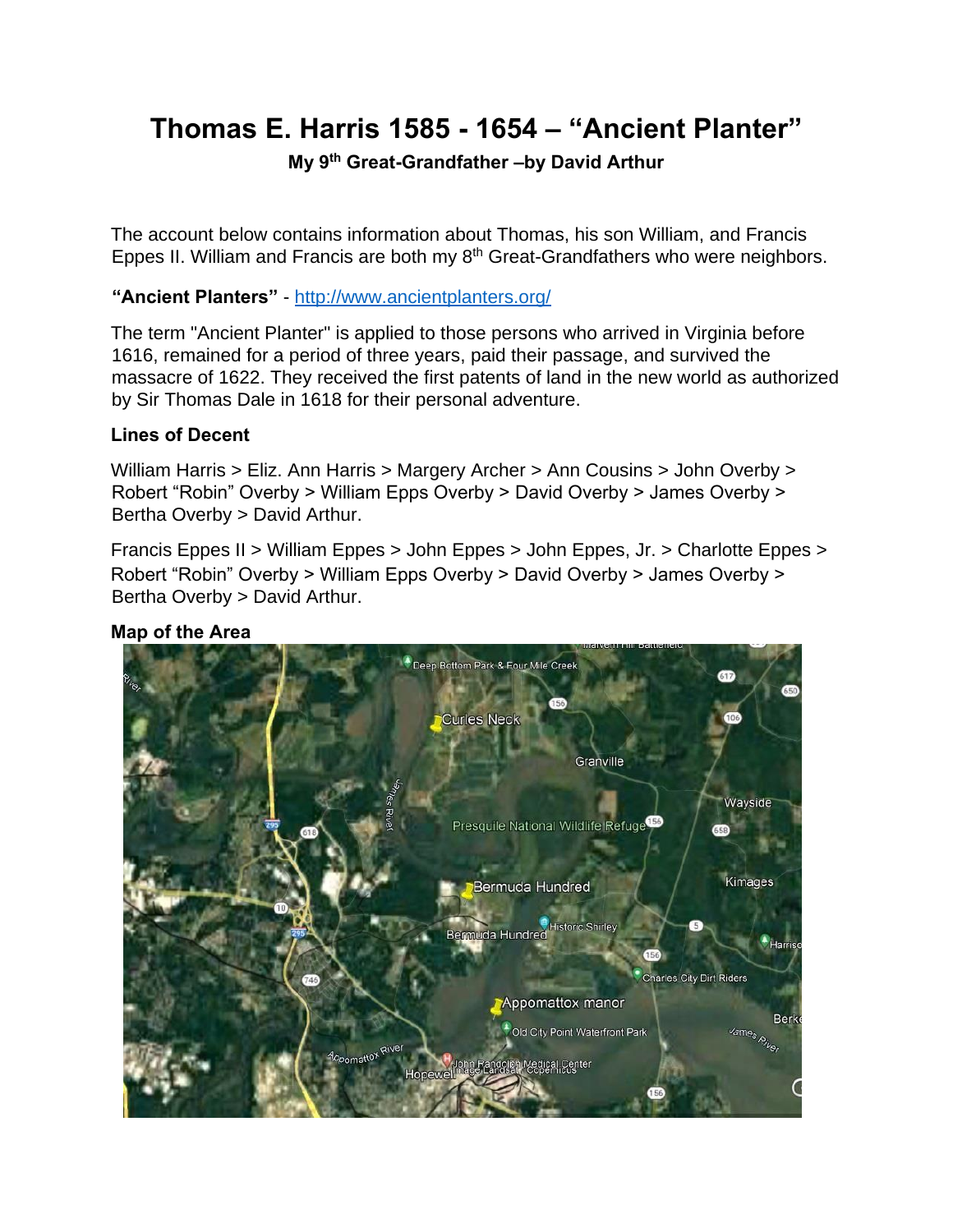# **William Harris – Account of his father Thomas Harris A fictitious "document" presented and prepared based on facts.**

# By - Dan Mouer

This is like a biographical novel with the pretense that the author is transcribing a

historical document. The assignment Mary Praetzellis gave to those who participated

in the "Archaeologists as Storytellers" session at the 1997 SHA meeting was to tell a

story about a person, a family, or a place using "data" from an archaeological

excavation as source material.

Curls, Plantation, Henrico County, Virginia<https://danmouer.blog/tag/curles-plantation/>

A True Story of the Ancient Planter and Adventurer in Virginia, Captaine Thomas Harris, Gent., as Related by his Second Sonne

Published as "Archaeology Through Narrative: Captaine Thomas Harris, Gent," in Historical Archaeology, Volume 32, Spring 1998. Tucson: Society for Historical Archaeology.

The day before he was to die at the hands of Chickahominy Indians in the Summer of 1678, Major William Harris visited the widow of the rebel General Bacon at Curles, once his father's plantation and the place of William's childhood. The ancient seat was now nearly destroyed by the depredations of the Governor's men in retaliation for the late uprising, but the home he best remembered–his father's greatest pride–had been levelled by fire twenty years earlier. More than a year had passed of her widowhood, but Elizabeth Bacon, with her Black, Indian and German servants lived on in the mud and ashes of the Curles estate. His recollections jarred by the visit, and by a dread premonition of his coming expedition, Major Harris sat in the Indian's house and told the boy servants his father's life story, which comes to us in the form of a petition from Harris to the acting governor of Virginia. I have taken some care to transcribe the document using modern usages and spelling only where needed for clarity. I have likewise spelled out some words abbreviated in the original, and these instances are marked with brackets ({}). In a very few instances I have extrapolated a likely word or phrase which was illegible in the original, and these are denoted by square brackets ([]).

# THE PETITION OF WILLIAM HARRIS

To His Excellency The Hon'ble Acting Governor and High {Commissioner} of His {Majesty's Plantation} of Virginia, Colonel William Jeffreys from your most obdnt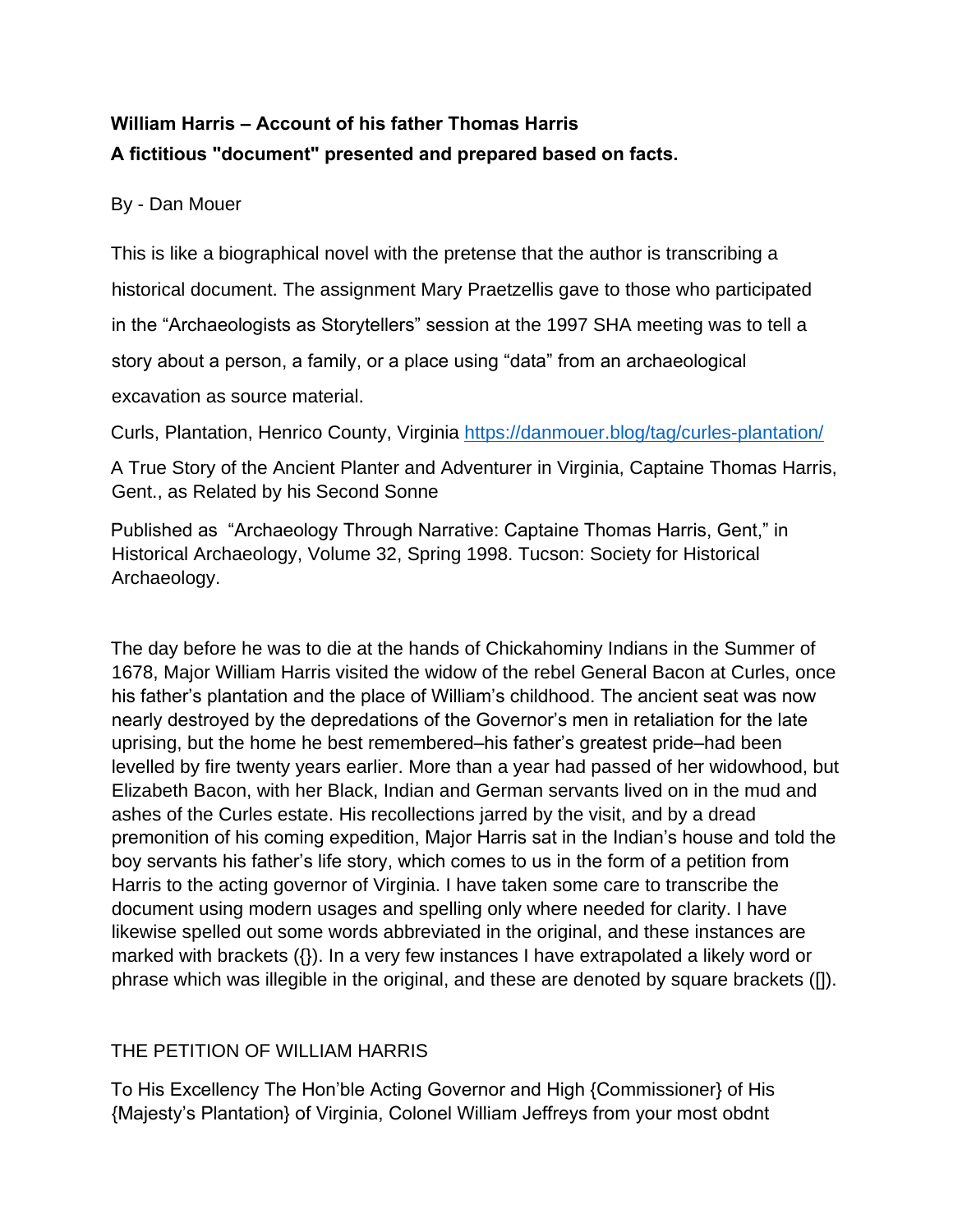Servant, Will: Harris, Major and Deputy of the Combined Militias of Henrico and Charles City pray permit me through whatever intermediary this comes to you to petition your exlcy on behalf of an Indian Boy named Tom, of 18 yrs of age, presently a Servant in the estate of the former Rebel and Scourge of our country, Nat'l Bacon, Jr. now deceased. This Boy dwells at present with the widowed relict of the sd rebel at his late plantation, known as Curles, in the Coty of Henrico, said estate {presently} in the sizen of your exlcy on behalf of his majesty due to the treason of said Bacon. This Boy is remarkable in these parts even were he Christian, yet he is a Heathen of the Pamunkeys, a nephew, I believe, of the noble Queen of that tribe with whom we have at long last made of late a peace.

The boy is well learned in our ways and language and he is as capable a scribe as any clark or barrister. {With proper nourishment} of his soul, and some further tutoring in Classics, the boy would serve well as an {ambassador} of his people. He will without doubt bring more boys from the Indians to live among us, to hunt and plant, and to take instrucion in true religion and be baptised, {thereafter} to become fine Citizens of this Country. Mrs. Bacon will soon leave here to attend on Mr. Jarvis, to whom she has become betrothd, at his {plantation} in the lower parts of Nansemond. Unless you make some dispensacion for this Boy and his young brother, a Boy about 12 years named Nat'l, they will be sold as slaves, and of late many Indians have been sold to the Carolina Savages who use them poorly. And t'were in my estimacion a strange Oeconomie where we send our Indian's boys to them and they send their captured Boys to us, and an injustice to Ourselves to so {jeopardize} the peace by sending forth such a one as this who could only by resentment turn his learning to our detrimnt through [treachery.]

I have only met this Boy to=night. I came to lodge at Curles in the hospitality of Mrs Bacon due to a violent Gust and Torrent that has swoln all the creeks of the upper parts of James His River. The night fell early and I feared my horse would mis=step. Knowing the road to Curles was at hand I entered this anciente plantacn, once my father's own, and the Home of my youth. After a meager meal with the rebel's Widow (and her having no man at home other than a Dutch servant), she directed me to a quarters house where I should lie the night with her Indian Servants, she having seven of these as well five Negroes from Africa and Brazil. As I entered the small wooden House this young Man arose respectfully and, in the Indian manner, he made no talk, nor did I, but he took a Pipe and {Pouch} from a small trap in the floor filled it with fine sweet=scented tobacco, brought the Ember to it and passed it me. Nor he nor I spoke a Word til all the smoke was extinguisht from his Pipe. Then he spoke first saying he knew me, and welcomed I should take his Bed and bolster.

He asked if I had fought against his great grandfather, the old divil King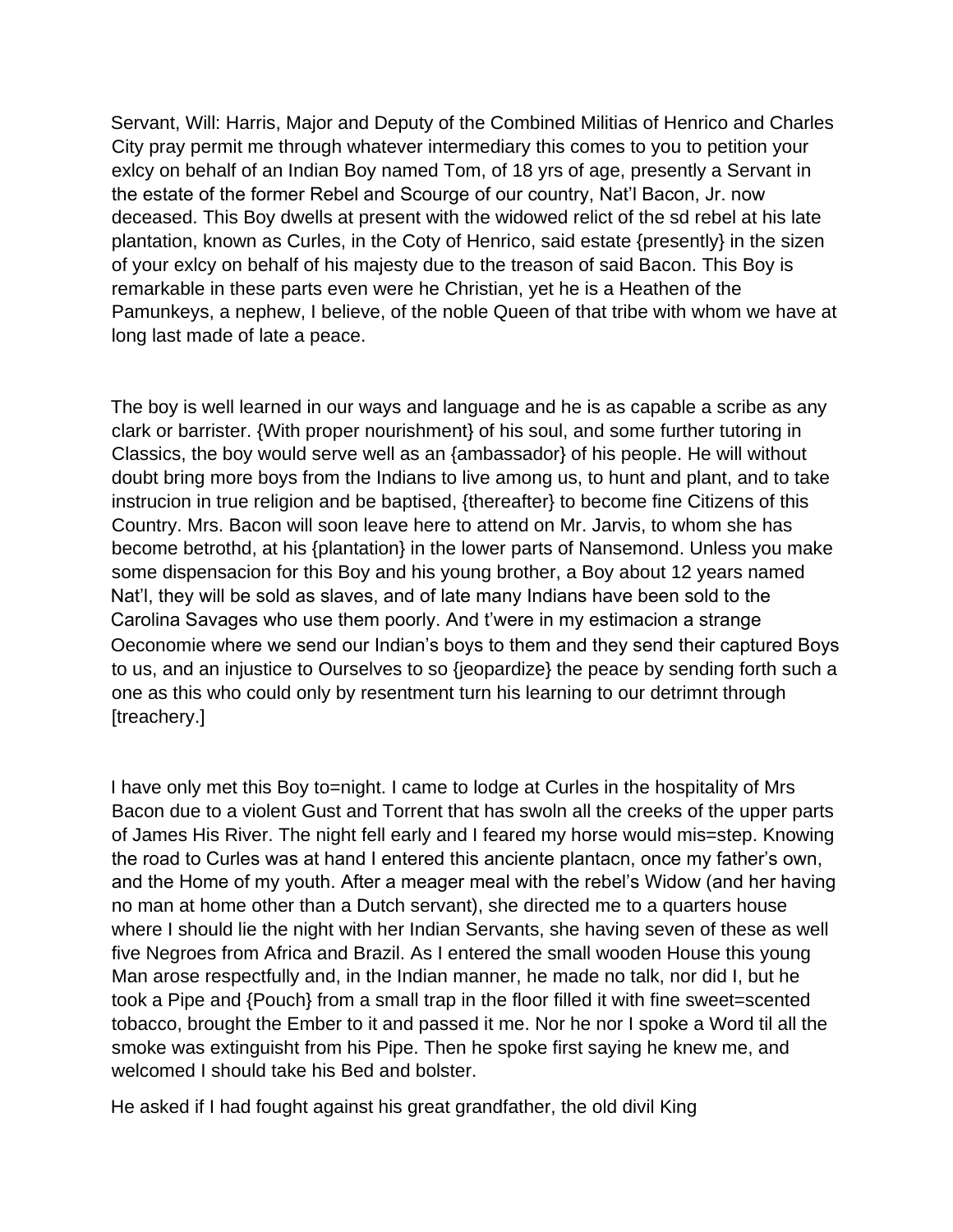Opechancanough wherein I told him I was then too young, but that my father had done so, {notwithstanding} I had seen the great Chief before he was murthered in James City. This boy then asked where my father's House was, and I near was brought to tears, for it had once stood not a stone's throw from the servant hut where we spoke and these words are written. He asked I tell him about my Father which I did to pass the time and to educate these boys–though I know not the younger understood a word–about the history of our time in this Country. As I spoke he wrote near every word, and this, his writing of my words, I have placed with this letter that you may read it. I do not presume to entertain you with my story=telling as I have done this night to educate these Heathens, but only to shew the Cleverness of this servant who I pray you to save from slavery so that he might serve his people and ours in an adventure of a peaceful Communion. What follows are my words true as spake to the Indian lads.

#### THOMAS HARRIS HIS STORY

My father, Captaine Thomas Harris come hither aboard the Prosperus from England, a land I know not, in the year of sixteen hundred and eleven to serve with Sir Thomas Dale his Government. He told me in my youth that he had no estate in England and that his only hope was as a soldier of fortune in the plantacions or as a soldier to fodder the Canons in Holland. He chose then to be a Planter rather than himself to be planted in the ground at so young an age, and he came to decide between signing for Ireland or Virginia, and he swore he would not go among the savage Irish or ever live in a Hovel of mud and sticks, for that is how he dreamed of the Irish plantation. And he reasoned that should he have to die at the hands of Salvages, better it would be of a heathen Indian than an uncivilized Christian who knows no King, but only a cardinal Bishop. And so he purchased his stock as an Adventurer in the Company and came hither after a terrible voyage wch near killed all in a Tempest or Hurricano.

The year he came to this plantation twas the Starving Time for English and Indian alike, and there was no house in useful repair in James City, and the walls of the Ffort were nearly tumbled in the dust. Governor Dale made mends to James Fforte and then, seeking a safer and more healthful seat up the main River, he took near all the Companie to build the City of Henrico, and having barely laid the plan of the towne and paled it in he took them all again to build a city called the New Bermudas, wherein he commissioned my father {Lieutenant} of Digges His Hundred in that City. Here my father and my mother came to live in an old Indian house long since abandoned, blackened by smoke, a Hovel of sticks, but at least not an Irish Hovel. At the end of the first year he builded him the House in which I was born at the foot of this neck of land along the main river. The House had one room, no windows and a chimney of sticks plastered with mud. Here we lived when Opechancanough and all the Indians rose against us and slaughtered near 400 in one day of 1622. In my father's charge three were lost to the Indian treachery, and that House was burned to the Ground. For many years we lived as tenants on the lands of others, in one of the fortified settlements. We had another small wood House to ourselves and our servants, but the {Tobacco} we made on a landlord's field, and it were no Benefit to us. The year 1630 the Governor released us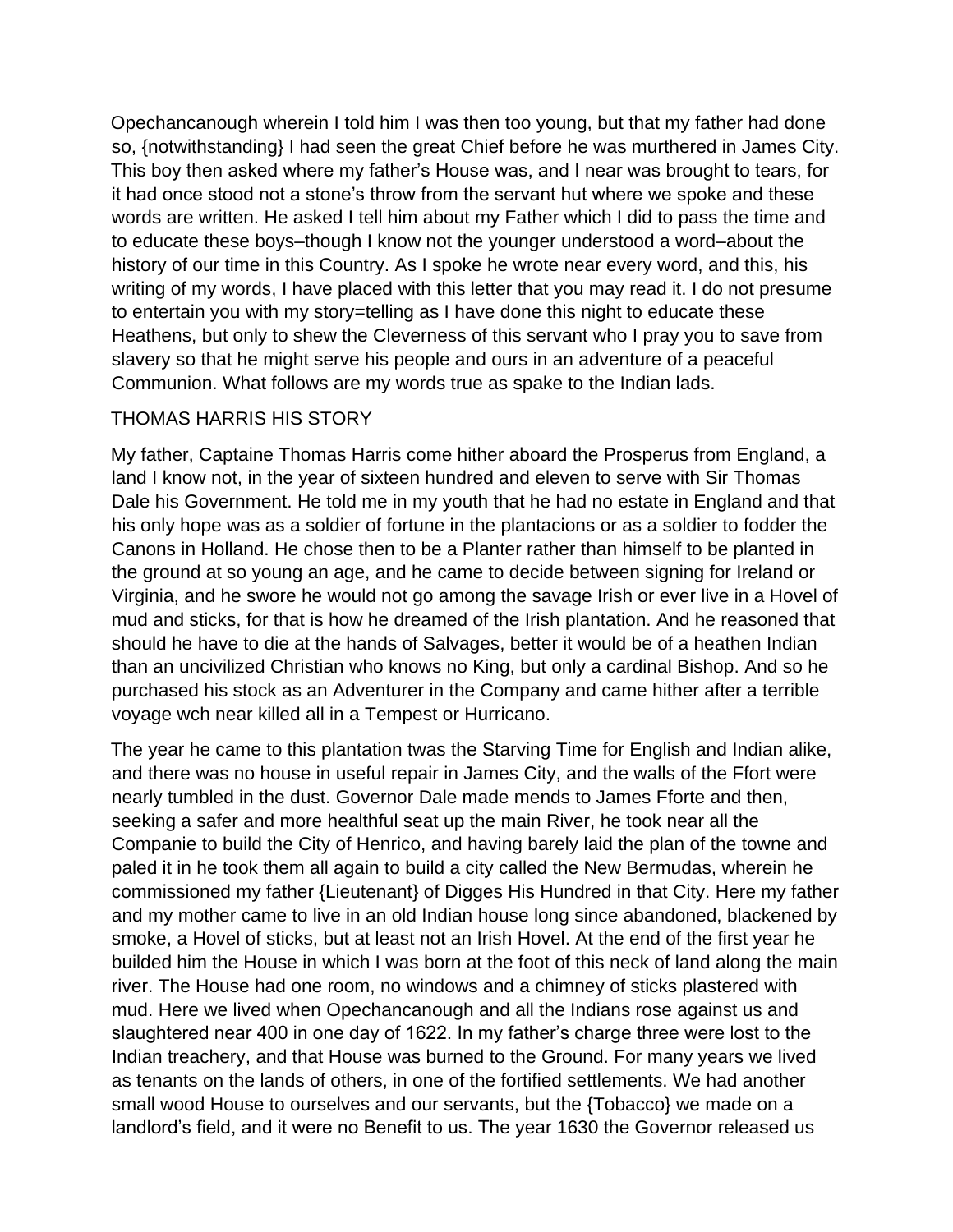from the Indian-imposed bondage to return to our ruined {plantations} and tenancies and we come back then to Curles Neck where, finally, my Father said we should have a proper English house, near twenty years after he come to this country.

My Mother had died and now with a new wife my Father and Brother and I began to build the finest House in Henrico wch was the among the first shires ands courts of the country. We labored terribly in the Summer of that year to dig a Cellar 18 feet by 24 feet and full 5 feet below the earth but rising eight to the plaistered silling overhead. On the side walls we erected stout posts, nogged between with bricks fired by the house, and on the chimney wall we builded only of brick. The House raised a full room and a garret above the lowroom Cellar, where stood the Kitchen which served also as a Brewhouse, Buttery, and Bakehouse as well our Magazine and Armory. The house was covered with cypress shingles and on one end rose a [massive brick chimney,] the finest of its kind in the upper parts. Nestled against the hearth, half within and half without the house, was a large stone oven for my new mother to bake fine bread for all those of the {neighborhood} who would answer the perfume of its baking. This fine Hall, my father would say, was no Irish Hovel.

The Greate Room was plaistered of mud and lime and washed with ochre, and the walls were hung heavy with French clothes to keep the warmth of the hearths within. My new mother would cook on the great hearth of the lowroom with the help of my sister. We had then but two servants who worked the fields, made and mended all our tools. as well serviced our Meate, Meale and Beer within the hall. Mother, father, sister, brother and I all stooped over the hoe in the fields beside the servants to bring in the crop each year and to plant the next, except when my father was about his Business of soldiering, for he was above all, before a Farmer or a Father, a Soldier. His great pride, beside his brick house, was his rank of Captaine which they {commissioned} him at the time I speak of. I remember how, as a youth, it struck me with great dread to see him transformed in his armor gorget and tassets, a great steel helm on his head, a broadsword in his sash and rapier to hand, his legs and feet bound in Indian clothes and moccasins of coarse deerskin.

We lived well in that single Hall, low room and Garett for many years, and we builded more buildings, in the manner of the co'try, in our yarde. A tobacco house was the first, and then a small barn for the Cattle, a Granary and a dovecote. About the year 1640, my father resolved to enlarge the house. Another year we dug a long passage to serve as a Buttery beside and beyond the great hearth and opened it to another room as large as the Lowroom below the hall. Above ground were new chambers for he and my mother, one for my brother and I, and another for our Sister. In the gartt dwelt a maidserv't from France and a Negro girl, not a slave, for my father would have no truck with the selling of flesh into perpetual servitude. When her time was passed, and she had been brought to the Church, she married a baptized Indian and they raised their plantacion on fifty acres a Gifte from my father.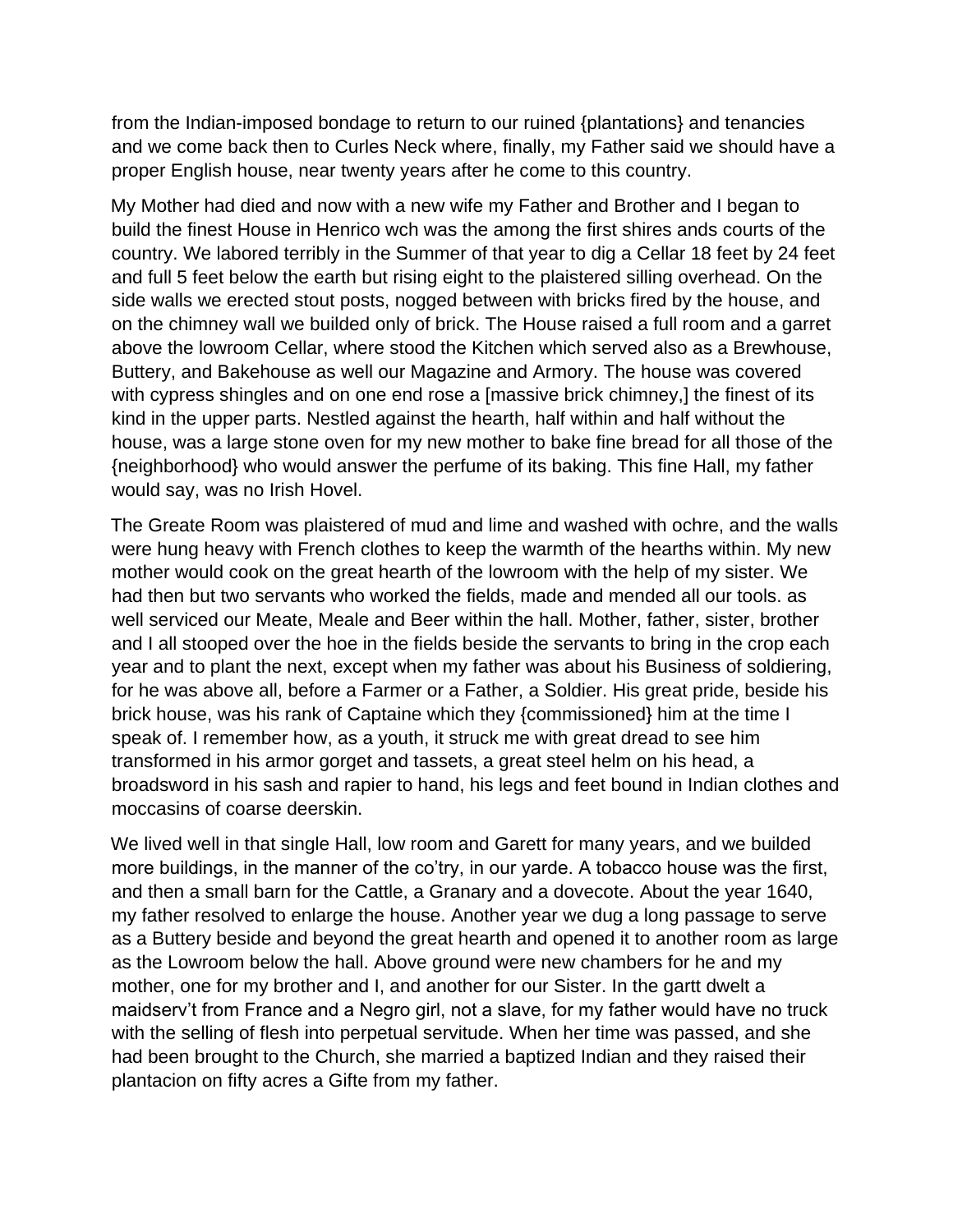And we builded this little wood house wherein we now huddle as this be spoke and written. Here lived the men and boy servants. I befriended one Indian named Dick. He was my age and he made smoking pipes, beautifully cut out and polished, decorated with Deer and the compass=rose. He made Pipes for all our neighborhood. for men and women, some with their Ciphers emblazoned in fine dentacions made by the artfull cut of a great shark's tooth. He would roll out claye dug from the white Marl in the riverbank into tubes and bury it for many days to season. To this he would add small measure of quicklime. He burned them in the bread oven, and Mother–for I came to know her as my mother– was much put off until he gave her pipes with her own cipher, which she showed to all, smoking proudly with great billows at the Court or Churchyard.

In the year 1644, the old King of Pamunkey, Opechanough, raised another warre against us. That day near 700 men women and children were delivered by sauvages to their maker's judgment. The old Indian was blind and more than 100 years old, and he was soon captured. I can remember well the militia with my father at its Head brought him before the parade at Henrico for all to see. It was no more than a few weeks after he was imprisnd in James Cittie that a knavish rogue among the guard shot the anciente enemie in the Back, ending his fearful reign. Though Pamunkey served the work of the divil, he knew no better, for he had not been instructed in the ways of our Lord; it were a treachery worthy of the Salvage himself to have been murthered so infamously.

They burned three plantacions in these partes and killed nearly fourscore in Henrico, but by God's will, we were saved and our houses were unmolested. But then the government resolved to stop the fearsome ravages once and for all, and we had a long revenge upon yr people. I saw my father very little for nearly two yeares as he led rangers against the Appomattox, the Arrahatox, the Weyanokes, and the Manahoax. He was busy too in the work of building new fortes at the Falls and at {Chickahominy,} and commaunding them and their garrisons. My brother being gonne from the country for his learning, the management of this plantation fell to me.

In the year 1654, in the 69th year of his Life, my Father fell ill of the Ague and Fever. Of all he was the most seasoned of the ancient plaunters, yet the agues laid even him low. In those evenings of his last days we would talk when the fever permitted. He told me again his stories of coming hither, and how glad he was he had done so. He was never a rich man, though our lives were {commodious} and we wanted for naught. I had already builded my own house across the neck in Charles City, but I never failed to think of Curles as my home. He reminded me in his dying of what to him was important: that he hoped he had pleased God and served his King and his fellow men: that he had provided some small portion of an Estate for me and my brother and a Dowrie to secure my Sister an honorable husband: And he had lived to see the plantation of Virginia survive, even flourish: not the home of dandies the likes of which inhabit the Isle of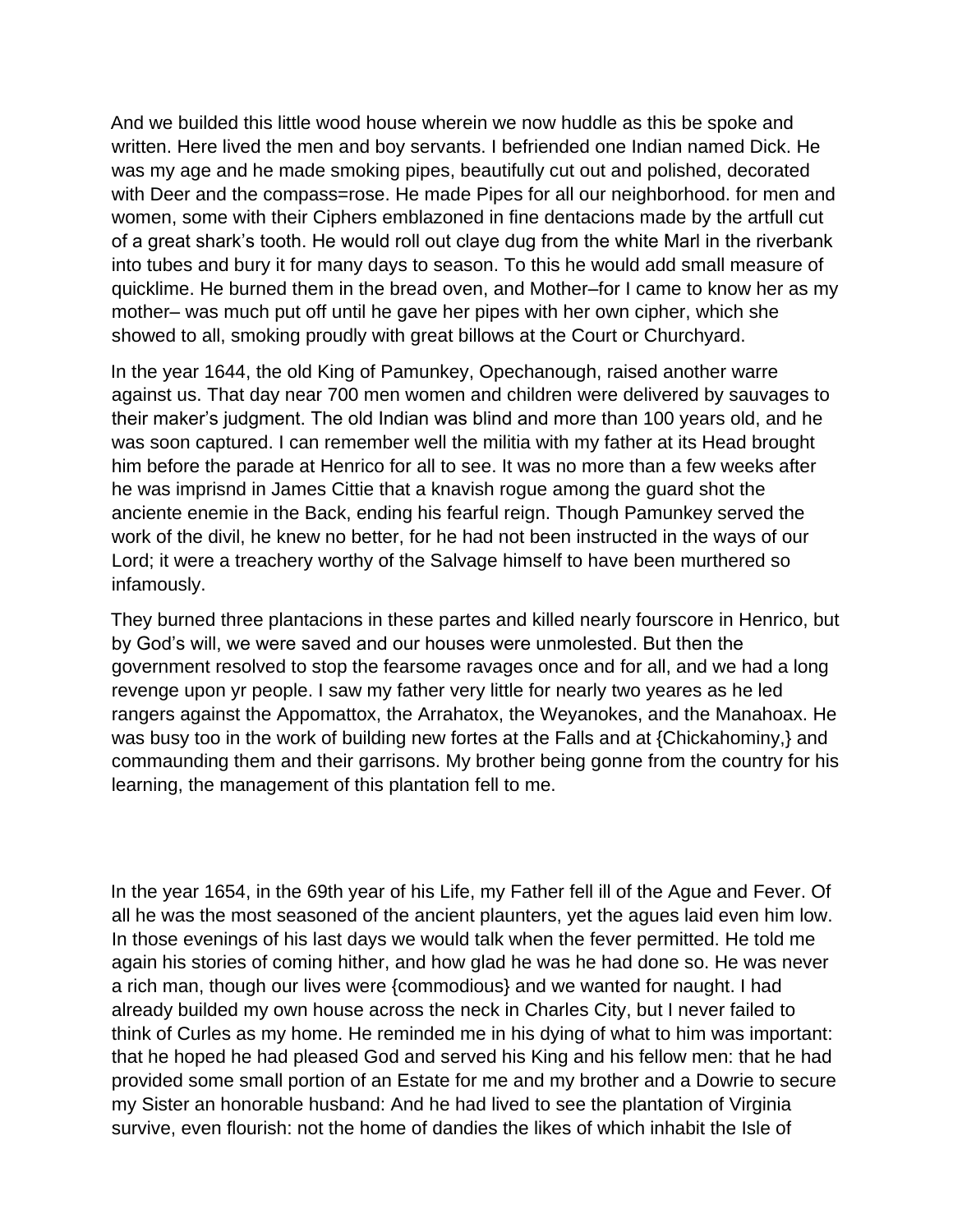Barbados, but rather as a place where a man's hands with Will and Fortune and Blessing could raise a living. And he gestured weakly to the brick walls surrounding us, and said

"At least I did not die in a Netherlandish Myre or an Irish Hovel."

## OUR COUNTRY SPOIL'D

This your exllncy can see is the scribework of a talented young man. It breaks my heart to see this plantacion, long since deprived of my Father's brick House by the act of God and the Neglect of Tenants, now ruined further by the rebellion of Bacon and the retribution of our former govnr on his estates. The neighbors hereabouts daily plunder this place and the Widow is helpless to defend it. The destruction and thievery has so far been of the Crop and the buildings and their furnishings: but soon they must spoil as well the cattle and servants for these are nearly all of value that remain on the plantacn, save the bricks from Mrs. Bacon's own house and many timbers yet standing of the Rebel's great Ffort. For this reason I beseech you take this Indian boy as your servant and godson, have him instructed in Faith and in the artes he might learn of a cultured Tutor. He, or someone like him, may yet serve as the emissary to bring forever a lasting peaceful co=habitacion between the Indians and ourselves.

I would deliver this request and my Compliments in person save I am to muster our county troop on the Morrow at Henrico Court to ride out with Col. Eppes to the plantation of Rowland Pace where several Indians have of late been marauding and it is reported they have stole a Pig and killed some chickens. These sauvages tolerate not the encroaching upon their champion and meadows by the Planters in these parts who have late drained the marishes wherein the Indians are used to hunt. Nor do our own Citizens take lightly theft of Swine whereon so many of the desperate ones might feed a familie for a season or two. I would it were not too late to avoid the letting of more human bloode.

God protect our country and God save the King.

yr most humble etc.

(signed) Wm Harris

Given at Curles this day, 23rd Augst 1678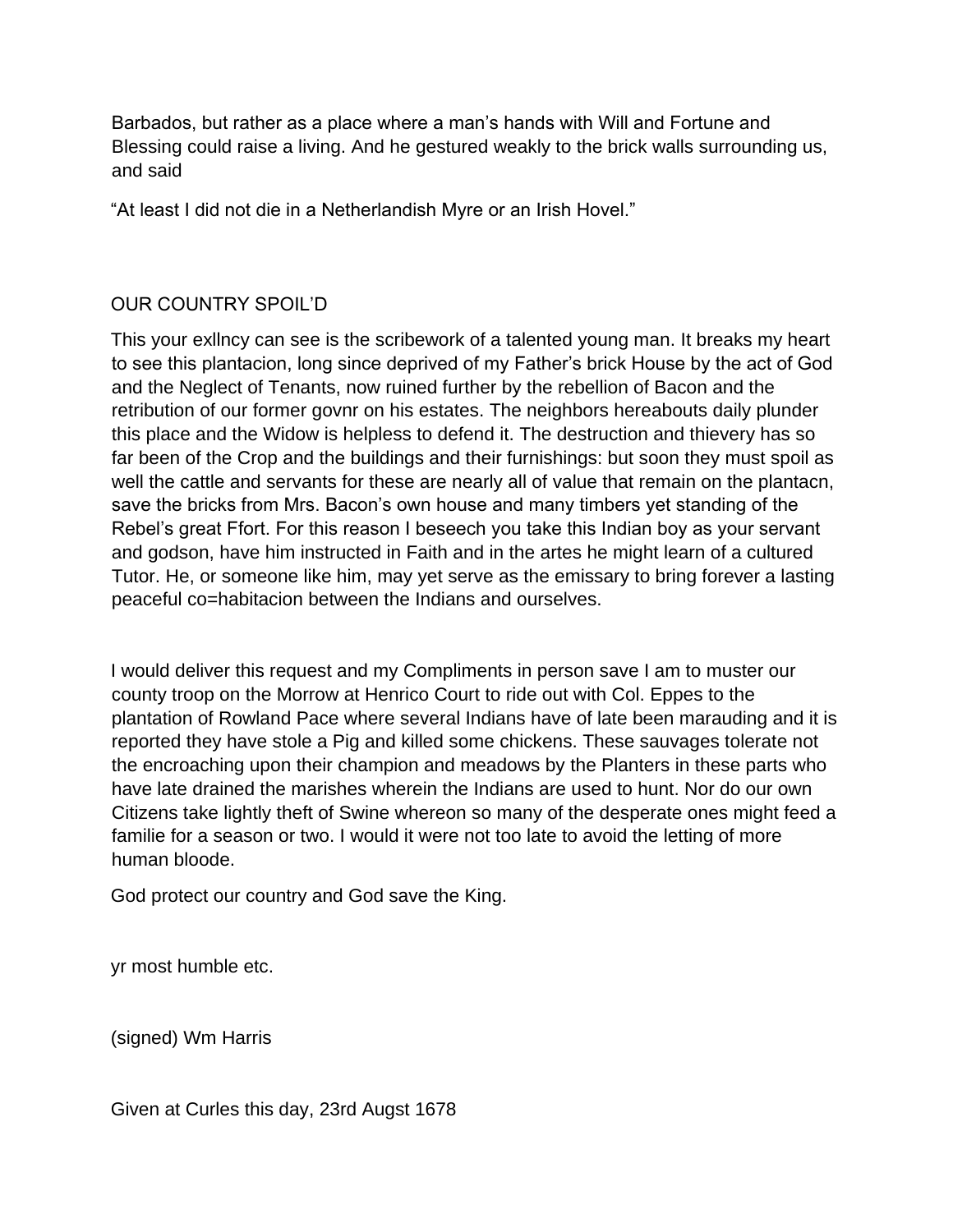# **Telling Captain Harris's Story**

#### Also from - <https://danmouer.blog/tag/curles-plantation/>

The assignment Mary Praetzellis gave to those who participated in the "Archaeologists as Storytellers" session at the 1997 SHA meeting was to tell a story about a person, a family, or a place using "data" from an archaeological excavation as source material. Discussion of archival or archaeological research was not to impose itself upon the story. When constrained by the "rules" of narrative (and, in the case of the live delivery at a conference, the rules of performance), I found, not surprisingly, that competence in archaeology's language and styles is no guarantee one can be a decent story-teller in the strict sense. But the experiment was instructive. In seeking a "voice" and a "face" to present the story, I realized how little we know of language, costume, gesture, or other aspects of daily social life on late 17th-century Virginia's frontier. It made the detailed groundedness of archaeological insight seem, somehow, all the more important.

From the beginning, even before choosing a character or plot, I knew I wanted to set my story at Curles Plantation, a site I have worked on annually since 1984. The Curles Plantation Site, in Henrico County, Virginia, was settled about 1630, although earlier colonial settlement as part of Digges's Hundred is suggested by documents but not yet confirmed by archaeology. Thomas Harris lived at Curles until his death in the middle of the century, after which the plantation became a tenanted quarter of merchant Thomas Ballard. In 1674, Ballard sold the plantation to Nathaniel Bacon, Jr. who, in the three years he resided in Virginia (the last three of his life) led a war with the Indians and a revolution against the colonial government. By the time the dust settled, a long-time governor had been unseated, colonial laws had been rewritten, and the local Native American societies had been reduced to subjugation to English and Virginian authority. The plantation was seized in 1677 by Bacon's nemesis, Governor William Berkeley, and it remained abandoned and wasted as a government holding until 1699. For the next century, Curles enjoyed a rebirth and flourished as the seat of one of the most powerful families in Virginia. The plantation entered a long period of decline beginning about 1810, and the last of the remaining buildings were dismantled by Federal troops during the Peninsula Campaign of 1862.

With assistance from a grant from the Virginia Historic Landmarks Commission, I located and surveyed the site of the manor house complex in 1984. Each year since then my students and I have conducted excavations at Curles through the summer Field Archaeology program at Virginia Commonwealth University. The Curles project is "unfunded" in any traditional sense; the hard work (and ample tuition) of students has been the main source of sponsorship. Enormous support has been offered by VCU's Archaeological Research Center (VCU-ARC), which has provided much staff assistance and virtually all of the field and laboratory supplies needed for this enormous, on-going project. We have periodically had generous assistance in the field from the owner of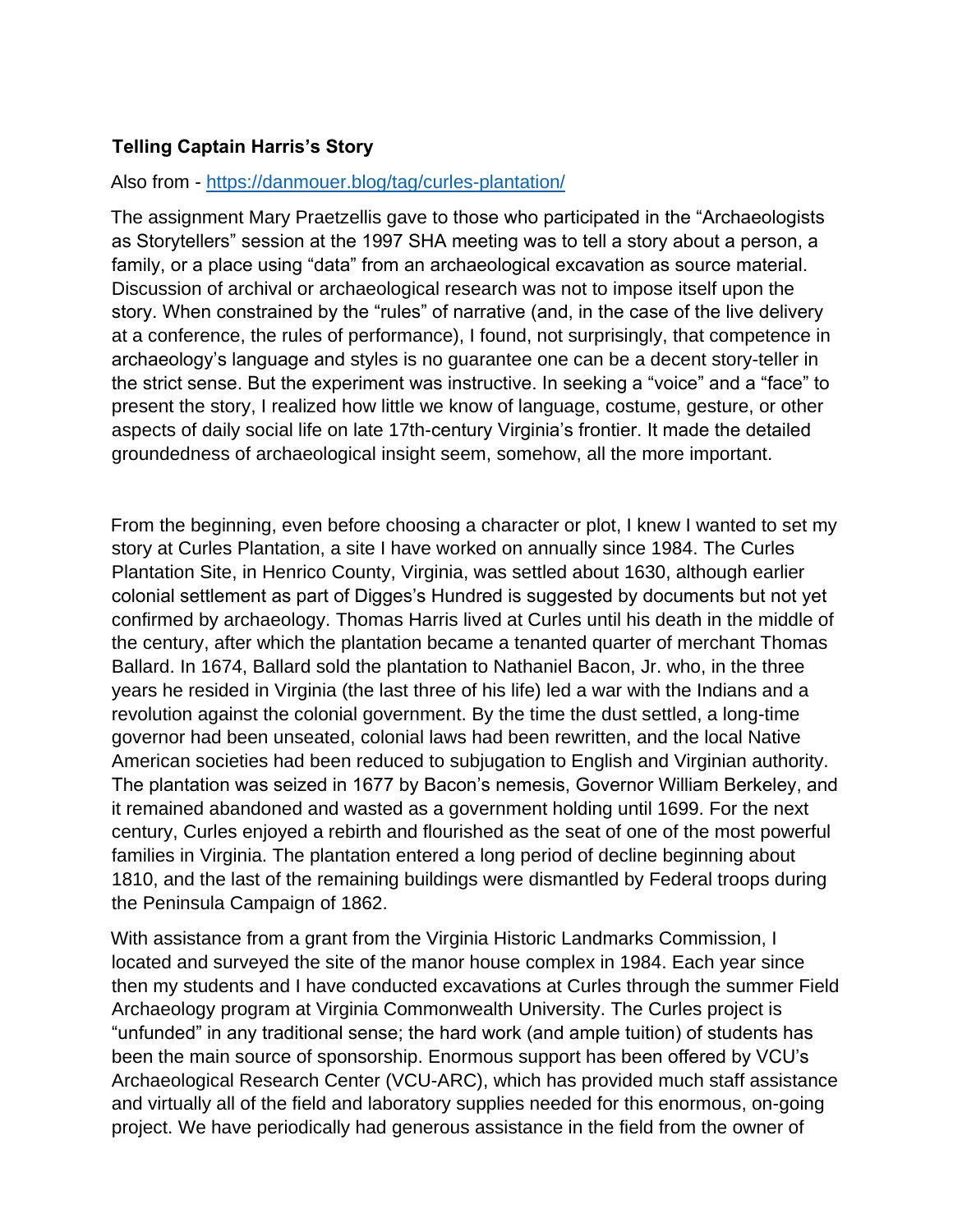Curles Neck Farm, Mr. Richard Watkins, as well as from Virginia Power Company and TARMAC, an international construction-materials firm.

The first couple of years of full-scale excavation work were dedicated to digging the 18th-century Randolph mansion and some associated structures and features. In 1987 we discovered the small brick house Nathaniel Bacon had constructed at Curles in 1674. We excavated the house in 1988, and, the following year, we began to uncover the remains of what appears to have been a huge fortification complex Bacon had constructed around his home. By 1990, while excavating the 18th-century plantation kitchen, we had stumbled upon the extensive remains of the Thomas Harris house. These four structures–the Randolph kitchen, the two 17th-century houses, and Bacon's fort–have taken most of the efforts of the field school over the past decade, although we have also excavated 18th-century gardens, 18th-century slave quarters, a 17th-century brick clamp, and an assortment of drains, ditches, wells, and other typical (and some not-so-typical) plantation features.

Over the years a great many students have undertaken independent-study projects and internships that have contributed extensive documentation about the site's history, as well as bringing order to the vast collections. While my debts are too many to mention, I must take special notice of the tremendous contributions to this project by Beverly Binns, VCU-ARC's Laboratory Director and the field director at Curles for most of recent history. I also want to acknowledge the tremendous trove of documentary source material recovered from around the world and transcribed by Katherine Harbury during her years as staff historian at the Center.

While I have presented findings from Curles regularly in papers delivered at local, regional and national meetings (Mouer 1993b; 1992a; 1991b, c; 1990a, b; 1989a, b; 1988b; 1987; 1985; Mouer, Wooley and Gleach 1986), little has been published, largely because it is an on-going project. Articles about Bacon's house at Curles have appeared in Archaeology (Mouer 1991a) and in the Henrico County Historical Magazine (Mouer 1988a), and I have included chapters related to the Harris, Bacon and Randolph occupations at Curles in my forthcoming book for Plenum (Mouer 1998).

My views of the 17th century in the upper reaches of the tidal parts of the James have also been influenced by my work (with Douglas McLearen) over three seasons of excavation at a complex of sites on Jordan's Point. These represented the fortified master compound and some tenancies associated with the early-17th-century settlement known as Jordan's Journey (Mouer and McLearen 1991, 1992; McLearen and Mouer 1993, 1994; Mouer 1994). I have also researched the 17th-century history of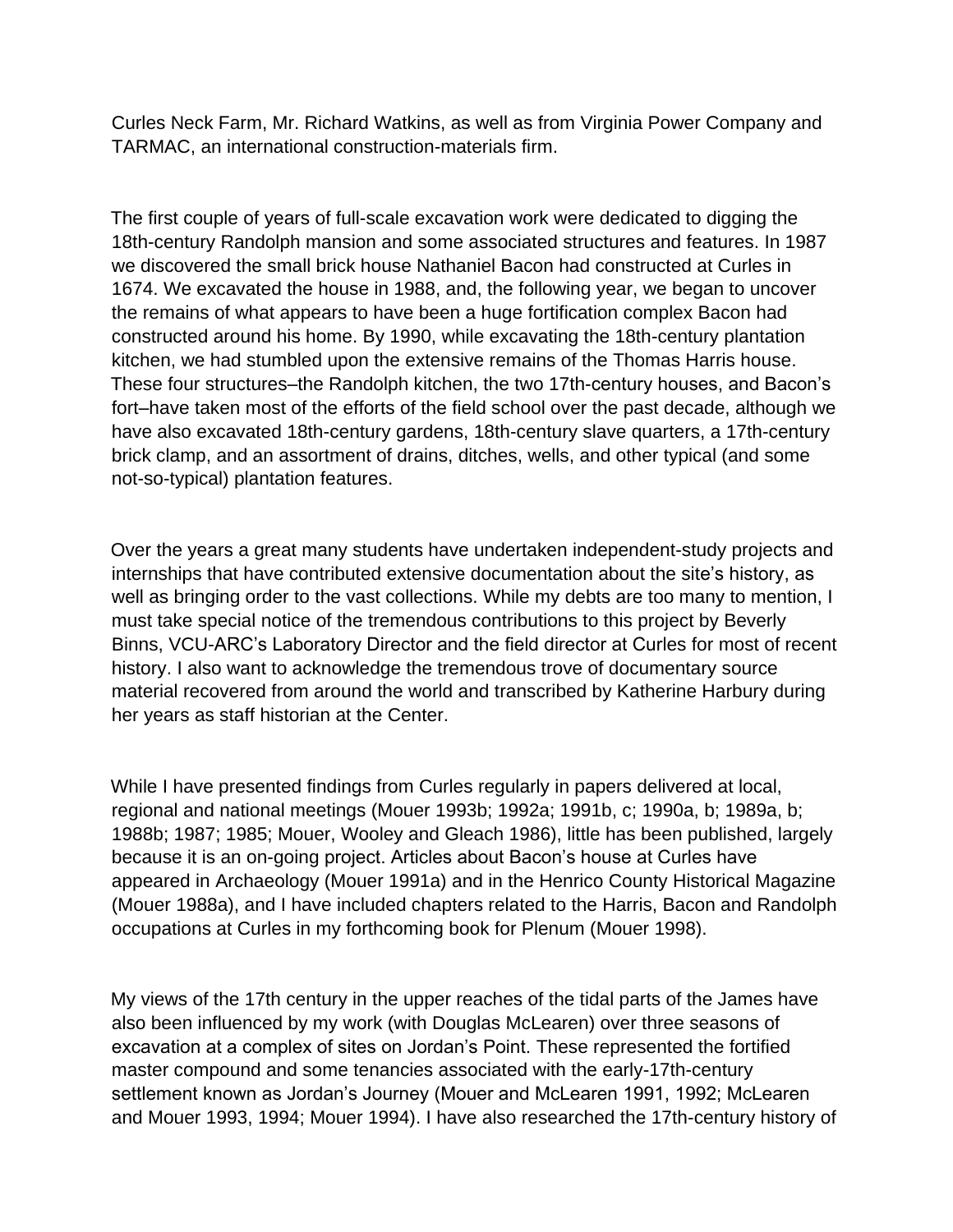the Fall-Line area for my projects at Rocketts (Mouer 1992, 1993c) and Falls Plantation (Mouer and Kiser 1993). Certainly I owe a considerable debt to all my colleagues who have devoted so much time to digging and interpreting 17th-century Virginia. A few outstanding works require special mention: William Kelso's (1984) Kingsmill Plantations, Ivor Noel Hume's (1979) Martin's Hundred, and James Deetz's (1993) Flowerdew Hundred.

Thomas Harris is someone we know primarily from official documents, which reveal quite a bit, because he left a pretty good paper trail thanks to his various land dealings and military activities. Still, much remains unknown about Thomas Harris, although genealogists have contributed considerably to the facts–as well as some fiction and confusion–surrounding Harris's life in England and Virginia. He and his two wives were officially designated with the status "ancient planter" due to their having been in Virginia during the tenure of Sir Thomas Dale. That gave him access to an additional 150 acres of land over and above the 50-acre headrights they each earned for themselves, and any additional headrights for servants imported to the colony.

We know that Dale assigned Harris Lieutenant of Digges's Hundred, and that he was living on the "Neck of Land" during the 1622 massacre. His patents place him at Curles Neck by 1630, the year that many who had moved into Jamestown or one of the large fortified villages erected after the massacre returned to earlier habitations. He held a number of militia posts and commissions and was, for much of his adult life, the senior military official in what was then known as "the upper parts" of the colony. While the evidence isn't conclusive, it appears he never owned slaves. He was certainly one of the longest-lived of the "ancient planters" in Virginia.

While the historical literature on the 17th-century Chesapeake is huge, and there is an especially good basis of recent scholarship in social history and archaeology, there are few works that, on their own, stimulate for me the "historical imagination" needed to reach into that distant culture. One of the best such pieces, in my opinion, is still Morgan's (1975) American Slavery, American Freedom. While Morgan sketched out a broader thesis, he drew on the emerging literature in archaeology and social history to elicit at least some sense of everyday life.

Another work I have long admired is the Rutmans' (1984) experiment in creating an evocative historical ethnography: A Place in Time. The Rutmans draw a convincing picture of colonial Middlesex County, but their account of this lower Tidewater area does not square with what I have come to sense about the Fall-Line frontier up river. Many years of archaeological work have driven home to me the fact that the Fall Line was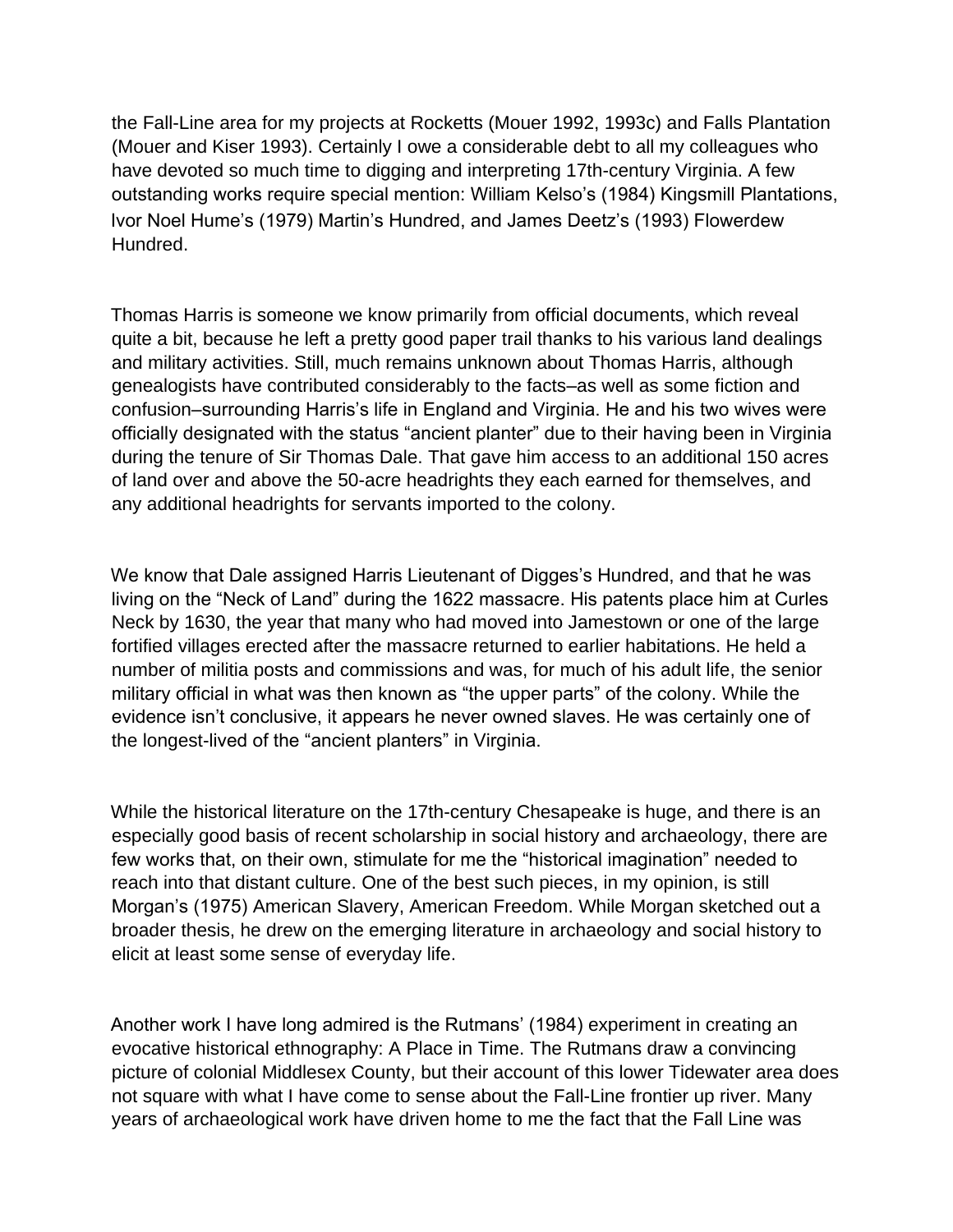different from the tobacco-raising heartland of the early colony in many important ways. Throughout the 17th century this area was the center of the Indian trade. Many of the settlers here were not typical English planters; there were also French sheepherders and Irish millers. They depended on industry, commerce or military positions as much as or more than they did on agriculture. Servants were as likely to include Native Americans as Africans or English. Cultural and economic interactions among colonists and Indians were far greater here, and when wars and skirmishes broke out they were likely to be within these precincts. It was in Henrico County that Bacon's Rebellion was fomented. It was in this cauldron of peripheral "multiculturalism" that many of the important historical events and cultural developments of early Virginia were centered. This intensive variety and interaction created creolized cultural forms which I have discussed at some length elsewhere (Mouer 1987, 1993a, in press).

William Harris, the narrator of the story, was probably as typical as anyone in these parts in the later 17th century, which means he was neither extraordinarily rich, nor poor; neither very powerful, nor by any means without his own sphere of influence (Figure 3). The son of an "ancient planter," he had a small tobacco farm that was worked by his family and, occasionally, one or two servants. So far as I can tell, like most second-generation Virginians, he probably never saw England. He was a creole colonial. He was a landowner, but his holdings were modest. He rose to the rank of major as second-in-command of the combined militias of Charles City and Henrico Counties. He was what I once called a "local elite:" one of the peasantry living in the colonial periphery that rose to a modicum of local power, but whose wealth and influence did not extend to the colonial core, nor were they nearly as great as the colony's core elites (Mouer 1987).

In 1670 he ventured west beyond the Fall Line with a troop of mounted rangers accompanying John Lederer (1966 [1671]), a Swiss explorer with a governor's commission. His fear of Indians and of going beyond what had been the boundary of the Virginia colony for 70-some years led him into a conflict with Lederer. He finally abandoned the explorer just 50 miles from the Fall Line and returned home with his troop and announced that Lederer had been killed by Indians. A year later, John Lederer returned to Virginia having mapped and documented his travels throughout a huge section of the American Southeast. Harris was shamed. For reasons that aren't entirely clear, he died impoverished. His probate inventory include a lump of melted pewter, a bedstead, and an old mare considered to have no value.

My principal documentary and secondary sources for William Harris's era are those dealing with Bacon's Rebellion. The central published works include Wertenbacker (1940), Washburn (1957), and Webb (1984), as well as a very useful and extensive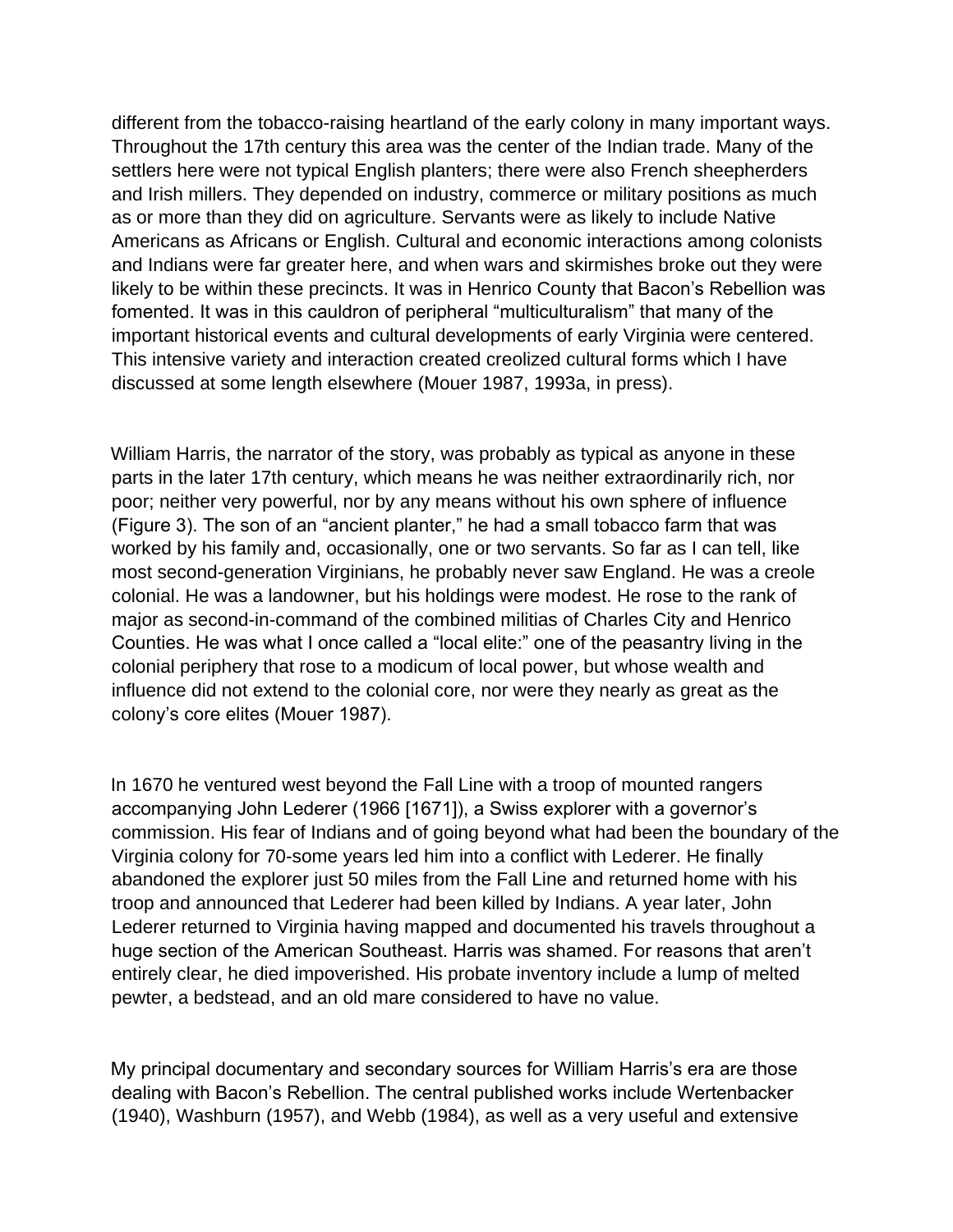compilation of documents and abstracts concerning the rebellion compiled by Neville (1976). We have few primary sources for Curles Plantation in this period other than deeds, wills, and some other court papers. The cream of the crop is an extensive roomby-room inventory made under the commissioners sent to investigate the rebellion (Anon. 1677). They charged surveyors to inventory rebels' plantations that had been seized by Governor William Berkeley. From this document we get a very good picture of the estate as it existed right at the end of the rebellion in May of 1677, including a detailed list of Bacon's Indian, Black, and European servants.

I chose Harris, and his story about his father's life, because I wanted to present a chronicle of events at Curles that could embrace more than a single lifespan. William Harris lived through the period of the 17th-century occupation at Curles, and he is a

credible first-hand observer of events on, and surrounding, the plantation. I wanted to contrast the physical world the Harris's built at Curles with what we have come to know about the preceding period of the 1610s and 1620s, and William Harris was a subject who might have had reliable second-hand knowledge of that time from his father.

I chose the device of a written document primarily because we have very few sources that permit us to infer the speaking manner of a frontier-dwelling, native-born Virginian of the later 17th century. We have writings of men like Nathaniel Bacon and William Bird, but these were much more powerful elites, raised and educated in England, whose lives revolved around Jamestown and London, despite their geographic locations at the Falls of the James. What we do have in plenty are petitions, court papers, etc. Their language is conventional, somewhat formal, and immediately familiar to any who have spent much time reading papers of the period. By "reading" a fictitious "document," I avoided having to act out a character whose clothing and language I can scarcely imagine. For the written version presented here, the reader's suspension of disbelief is aided by the use of approximations of 17th-century spelling, orthography, capitalization, abbreviation, and all the usual inconsistencies in each of these found in period documents.

References Cited

Anonymous

1677 An Account of the Estate of Nathaniel Bacon, Jr., Dec'd. C.O.5/1371, Pt.II, 227vo230, May 11, 1677. Colonial Records, London.

Deetz, James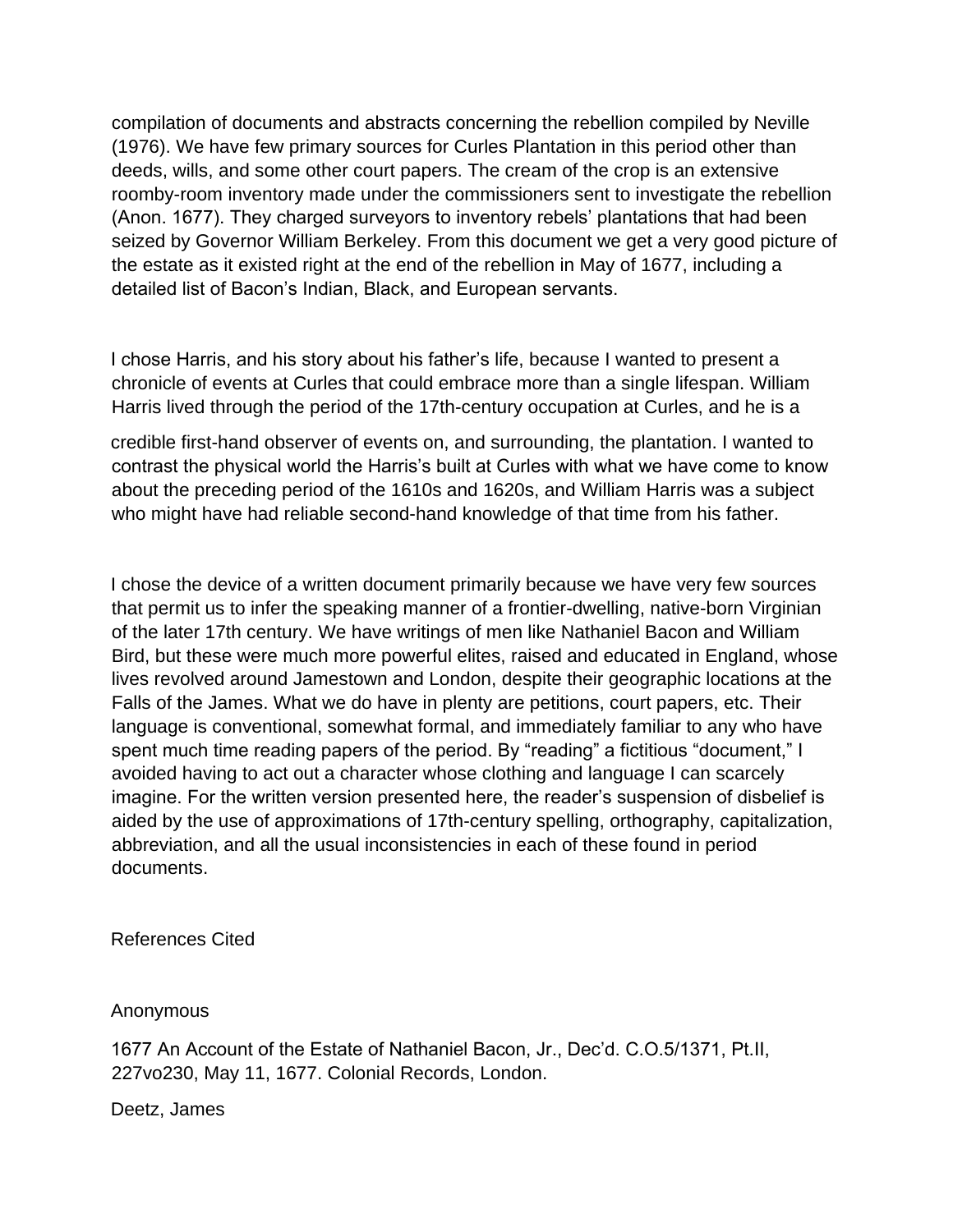1993. Flowerdew Hundred: The Archaeology of a Virginia Plantation, 1619-1864. Charlottesville: University Press of Virginia.

Kelso, William M.

1984 Kingsmill Plantations, 1619-1800: Archaeology of Country Life in Colonial Virginia. Academic Press.

Lederer, John

1966 [1671] The Discoveries of John Lederer. Readex Microprint.

McLearen, Douglas C., and L. Daniel Mouer

1993 Jordan's Journey, Volume II: Report on the 1992 Excavations at Archaeological Sites 44PG302, 44PG303, and 44PG307. Report prepared by VCU Archaeological Research Center for The Virginia Department of Historic Resources and The National Geographic Society.

1994 Jordan's Journey, Volume III: Report on the 1992-1993 Excavations at Archaeological Site 44PG307. Report prepared by VCU Archaeological Research Center for The Virginia Department of Historic Resources and The National Geographic Society.

Morgan, Edmund S.

1975 American Slavery, American Freedom: The Ordeal of Colonial Virginia. W. W. Norton and Co., New York.

# Mouer, L. Daniel

1998 Digging Sites and telling Stories: Essays in Interpretive Historical Archaeology. Studies in Global Historical Archaeology series, edited by Charles Orser. Plenum Publishing, New York. 1994 "…we are not the veriest beggars in the world:" The People of Jordan's Journey. Presented at the Annual Conference on Historical and Underwater Archaeology, Vancouver, B.C.

1993a Chesapeake Creoles: An Approach to Colonial Folk Culture. In The Archaeology of Seventeenth-Century Virginia, edited by Dennis J. Pogue and Carter Hudgins. Special Publication of the Archaeological Society of Virginia, Richmond, pp.

1993b An Update on the Curles Plantation and Jordan's Journey Projects. Jamestown Archaeology Conference, Jamestown.

1993c Telling Stories About Rocketts: Community and Diversity on Richmond's Early Waterfront. Paper presented at the Conference on Historical and Underwater Archaeology, Kansas City.

1992a Curles, Rocketts, and Jordan's Journey: A progress report on three major excavations. Paper presented to the Jamestown Archaeology Conference, Fredericksburg.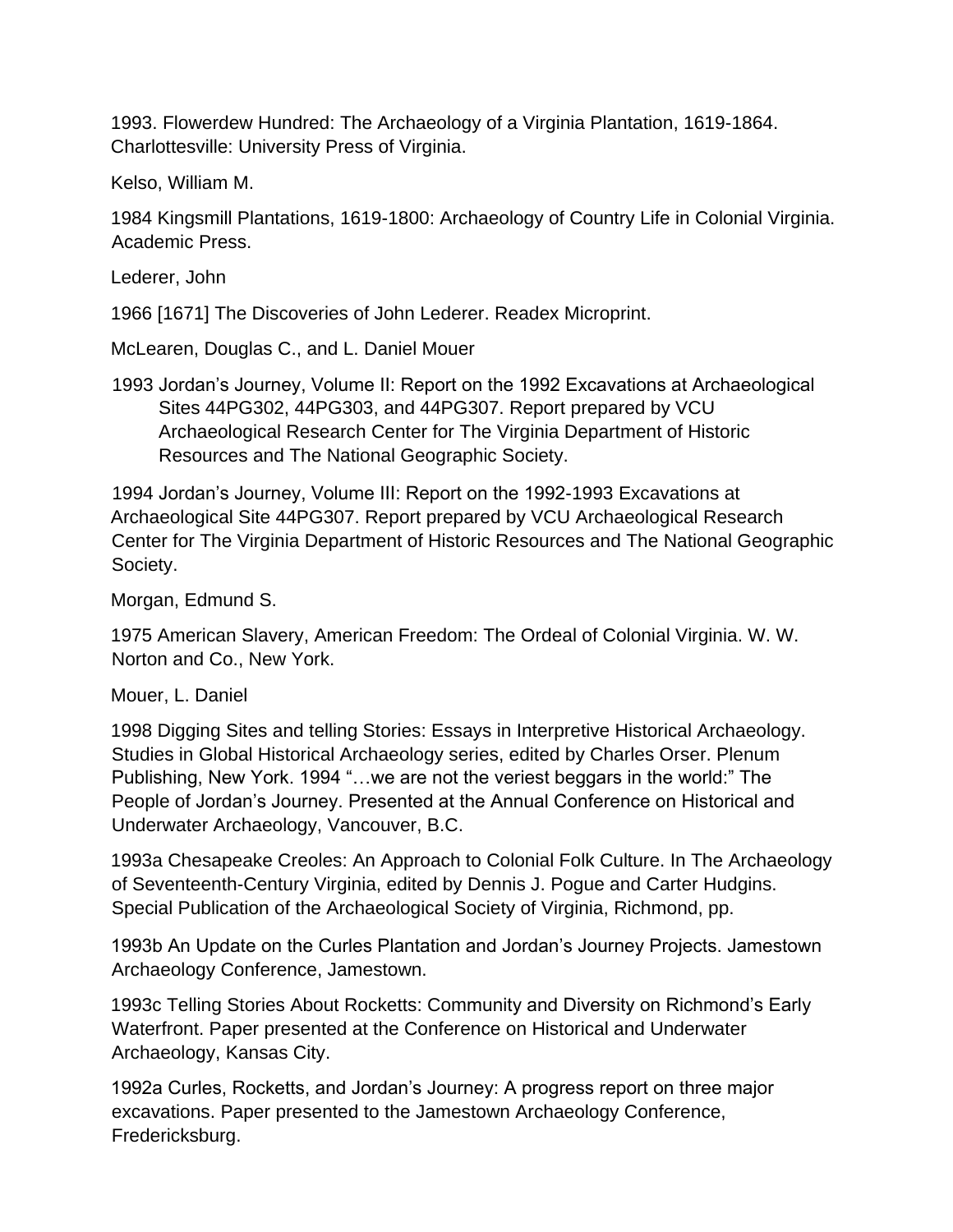1992b Rocketts: The Archaeology of the Rocketts #1 Site, Technical Report. Report in 3 volumes prepared by the VCU Archaeological Research Center for the Virginia Department of Transportation.

1991a Digging a Rebel's Homestead: Nathaniel Bacon's fortified plantation called "Curles" Archaeology magazine, July/August, pp: 54-57.

1991b Three Centuries on the James: Archaeology at Rocketts, Curles, and Jordan's Journey. Paper presented to the Annual Meeting of the Archaeological Society of Virginia, Roanoke.

1991c Jordan's Journey and Curles: the 1991 Season's Finds. Paper presented at the Jamestown Archaeology Conference, Washington's Birthplace National Landmark. 1990a Progress Reports: Jordan's Journey, Rocketts Port, and Curles Plantation Excavations. Paper presented at the Jamestown Archaeology Fall Conference.

1990b "An Ancient Seat Called Curles": The Archaeology of a James River Plantation: 1984-1989. Paper presented to the Conference on Historical and Underwater Archaeology, Tucson.

1989a The Rebel and the Renaissance: Nathaniel Bacon at Curles Plantation. Paper delivered to the Middle Atlantic Archaeology Conference, Rehobeth Beach, Delaware.

1989b The Curles Plantation Project at the Five Year Mark: Retrospect and Prospect. Paper delivered to the Jamestown Archaeology Conference, Jamestown.

1988a The Excavation of Nathaniel Bacon's Curles Plantation. In The Henrico County Historical Society Magazine, Vol. 12, pp: 3-20.

1988b Nathaniel Bacon's Brick House and Associated Structures, Curles Plantation, Henrico County, Virginia. Paper presented at the annual meeting of the Archaeological Society of Virginia, Hampton.

1987 Everything in Its Place: Locational Models and Distributions of Elites in Colonial Virginia. Paper delivered at the annual meeting of the Society for Historical Archaeology, Savannah, Georgia.

1985 What are you looking for? What have you found? What will you do with it now? Paper presented at the Jamestown Archaeological Conference, sponsored by the Association for the Preservation of Virginia Antiquities, Jamestown.

Mouer, L. Daniel, and R. Taft Kiser

1993 Falls Plantation and the Confederate Navy Yard: An Archaeological Assessment of Richmond's Eastern Waterfront. Report prepared by VCU Archaeological Research Center for the William Byrd Branch, Association for the Preservation of Virginia Antiquities.

Mouer, L. Daniel, and Douglas C. McLearen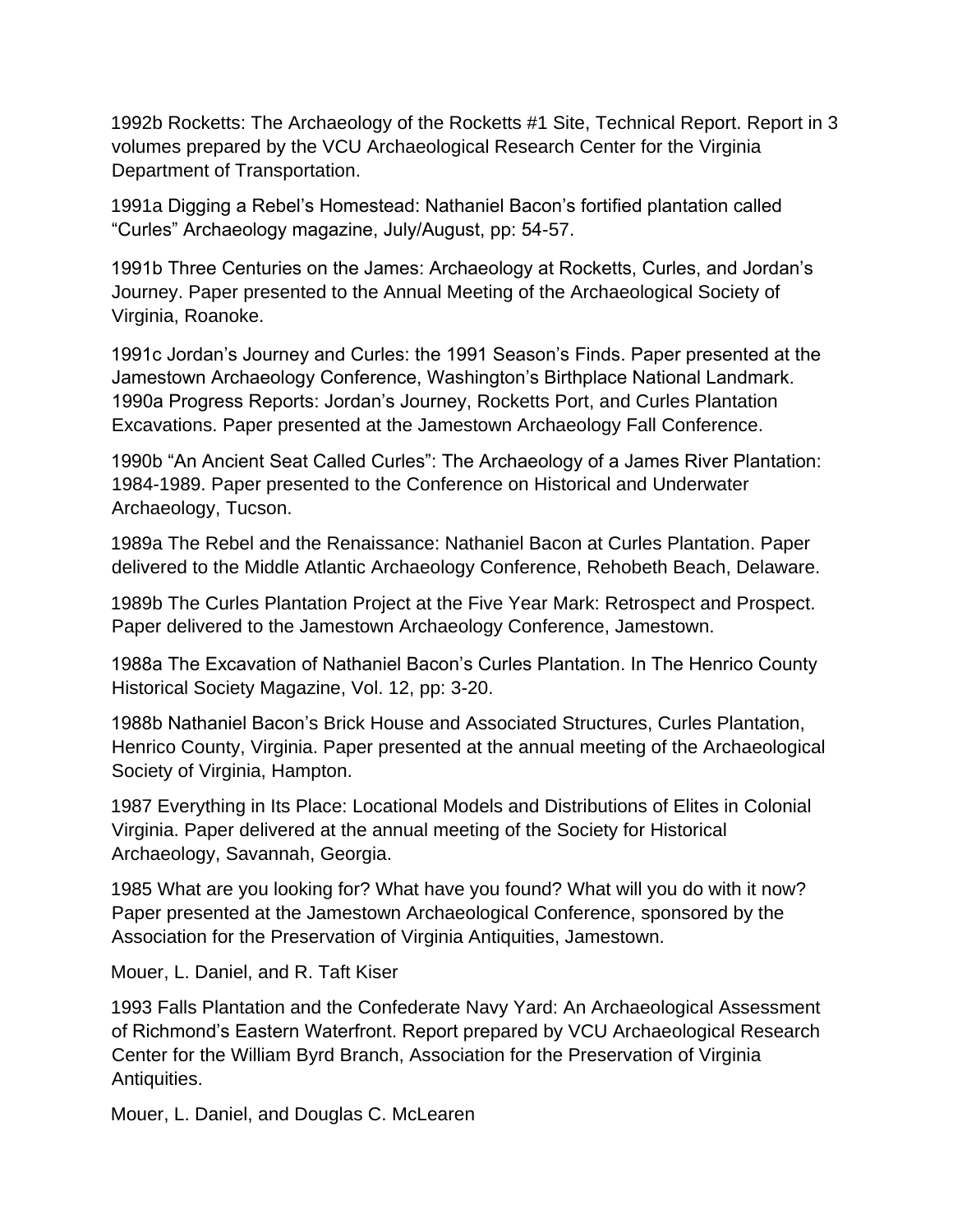1991 "Jordan's Journey": an Interim Report on the Excavation of a Protohistoric Indian and Early 17th Century Colonial Occupation in Prince George County, Virginia. Report prepared by VCU Archaeological Research Center for the Virginia Department of Historic Resources.

1992 Jordan's Journey: A Report on Archaeology at Site 44Pg302, Prince George County, Virginia, 1990-1991. Report prepared by VCU Archaeological Research Center for The Virginia Department of Historic Resources and The National Geographic Society.

Mouer, L. Daniel, Jill C. Wooley, and Frederic W. Gleach

1986 Town and Country in the Curles of the James: Geographic and Social Place in the Evolution of James River Society. Paper presented at the annual meeting of the Middle Atlantic Archaeological Conference, Rehobeth Beach, Delaware.

Neville, John Davenport

1976 Bacon's Rebellion: Abstracts of Materials in the Colonial Records Project. The Jamestown Foundation.

Noël Hume, Ivor

1979Martin's Hundred. Alfred Knopf, New York.

Rutman, Darrett B., and Anita H. Rutman

1984 A Place in Time: Middlesex County, Virginia, 1650-1750. Norton, New York.

Washburn, Wilcomb

1957The Governor and the Rebel. University of North Carolina Press, Chapel Hill.

Webb, Stephen Saunders

1984 1676: The End of American Independence. Harvard University Press, Cambridge.

\_\_\_\_\_\_\_\_\_\_\_\_\_\_\_\_\_\_\_\_\_\_\_\_\_\_\_\_\_\_\_\_\_\_\_\_\_\_\_\_\_\_\_\_\_\_\_\_\_\_\_\_\_\_\_\_\_\_\_\_\_\_\_\_\_\_\_\_\_\_

Wert 1940Torchbearer of the Revolution: The Story of Bacon's Rebellion and its Leader. Princeton University Press, Princeton.

--------------------------------------- End of Dan Mouer's presentation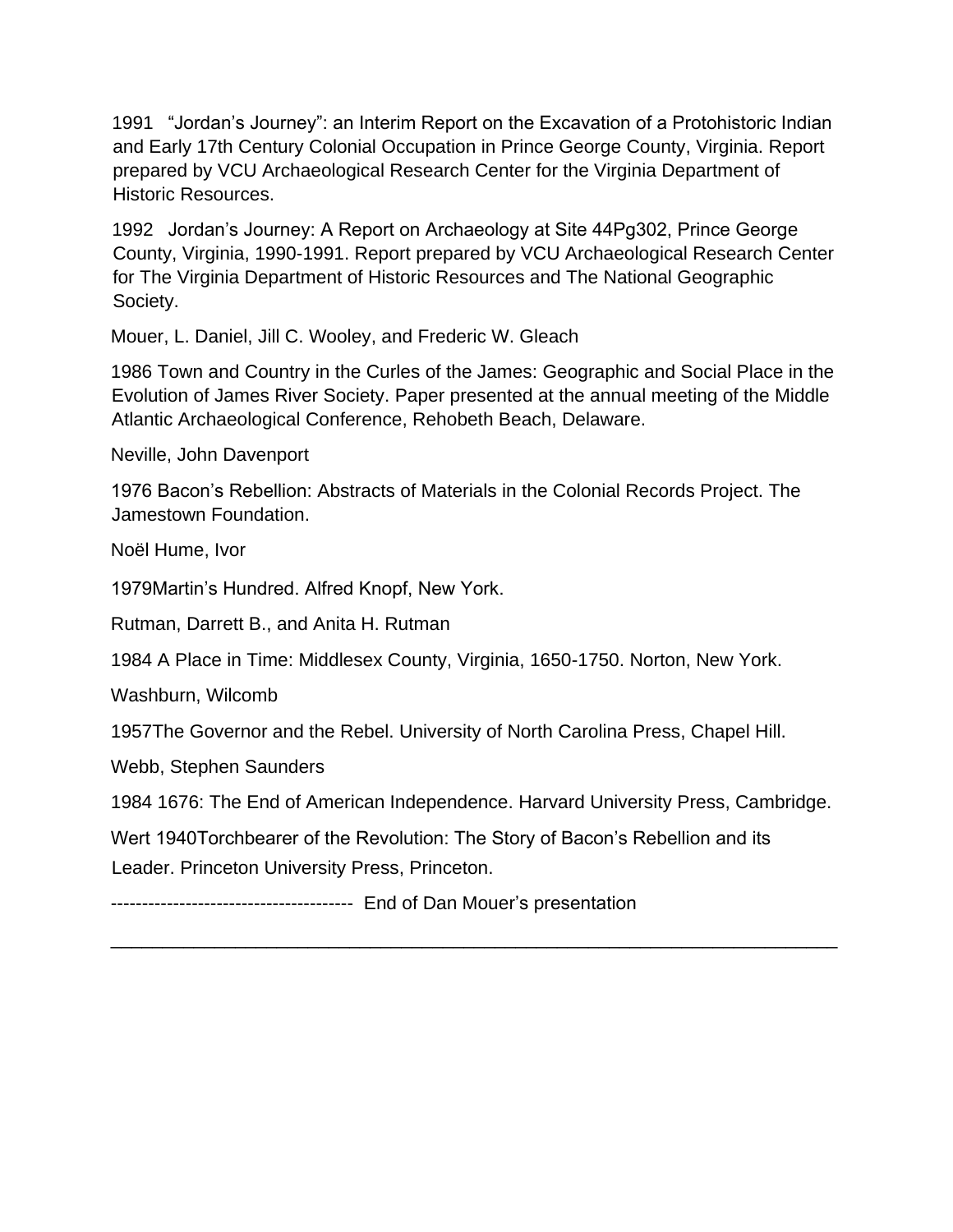# **Maj. William Harris and Col. Francis Eppes were in command of the Indian Battle of 1678**

Major William Harris (b ca 1629 Henrico Co., Va., died 1678 Va).

He was killed in a battle with Indians near the present town of Richmond, Va. The battle was between the Militia and a band of Indians raiding from the north. Colonel Francis Epps and Major William Harris were both killed.

A letter of Colonel Herbert Jeffreys, the Governor of Virginia, to Sir Henry Coventry reported that: "On the 22nd and 23rd of August [1678] some Indians came downe uppon james River to the number of 150 or 200 in Henrico County on the 24th some of the Militia officers of Henrico County gott upp a party of forty six horse and marched imediately upp to [ ] upper plantation of Coll: [Rowland] Places: The cheife officer Coll: [Francis] Epps and Major [William] Harris were killed and two more wounded Indians Kill Maj. William Harris (1678).

In 1678 Maj. William Harris and Col. Francis Epes were in command of a militia of hands near present-day Richmond when an Indian raiding party came from the North. A letter from John Banister of 6 April 1679 described the events.

... Last Summer they made several Incursions among the Inhabitants on the Heads of Rapahannock, York & Our (i.e.) James River destroying their cattle, rifling their houses, & killing and carrying away some Families. But tho' we were sufferers in our Stocks & Cropps, & some of the loss of household goods also, & (blessed be God) none of us lost our lives. One Coll[.] Epes indeed was killed who with some Forces rais'd in Our (i.e.) Henrico County, came in pursuit of them two days after the mischief was done. They found them Shut up in a Corn field belonging to the Upper Plantations on the North-side of ye River, & had they been but half so courageous as they were cautios might have cut them all off together.But while one durst not shoot nor the other for want of extent of Commission & for fear of breach of Peacd, out get the Indians, gain the clear'd ground & fire on them. The Coll. paid dear for his deliberation, he was shot in the throat by an Indian at least 200 paces distant. We lost another stout man at the same time, one Major Harris, who rashly pursuing the flying Enemy with a Pistol only in his hand & that too discharg'd was shot and died a Martyr to his foolhardiness. The Indian that shot him was kill'd & one woman taken prisoner, ye rest escap'd over the River...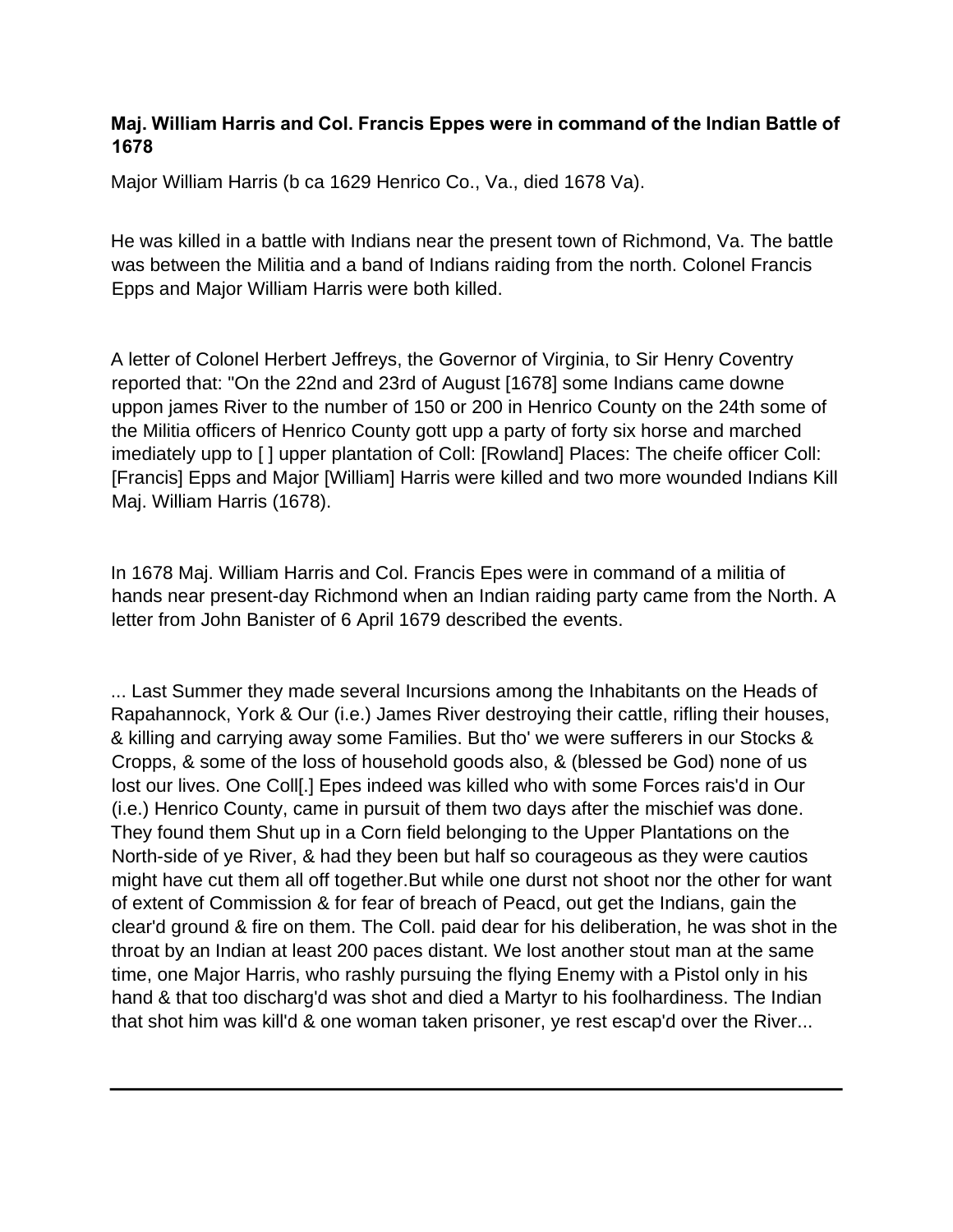## **Colonel Francis Eppes II**

Francis Eppes II was the son of Francis Eppes I, "the Immigrant," and wife Mary. He was born c. 1627 in Virginia. His father returned to England c.1629, taking Mary and two small sons with him, to tend to the affairs of John Eppes, recently deceased. The third son, Thomas, was born in 1630 in London. When the family returned to Virginia, the senior Francis Eppes was able to claim headrights for his wife and three children by paying for their passages.

Francis Eppes II served as justice of the Charles City County monthly court. He served in the Virginia Militia, rising to the rank of captain by 1660 and to Lt. Col during Bacon's Rebellion. He moved to Henrico County, Virginia c.1665 and served as a justice in that county, as well. He served in the House of Burgesses.

Francis married twice. The first wife's name is not known. It has been suggested that her birth name was Wells or Welles, but no documents have been found to support this name. There was one child from this marriage. His second wife was Elizabeth Littlebury, widow of William Worsham. There were four children from this marriage.

Francis died in August, 1678, of a wound, possibly from fighting Indians. He had made a deposition earlier that year reciting he was 50 years of age. From this we can estimate his date of birth.

Before his death he made a nuncupative {"oral"} will dividing his estate, and designating his son Francis executor, to which will William Randolph and Richard Cocke, Sr. were witnesses. On December 2, 1678 Richard Cocke, Sr., aged about 38, deposed that he was at the house of Colonel Francis Eppes the day before he died, and Col. Eppes said he wished his estate divided equally between his wife and four children. And on the same day Wm Randolph, aged about 28, deposed that he was at the house of Col. Francis Eppes a few days before he died, and said Eppes, being dangerously wounded, called him, and desired him to take notice that he wished his estate to be equally divided between his wife and four children, and when his wife asked about his land, he said and that Lanton would serve one of the boys. His son Francis was his administrator and among his accounts with the estate are payments to Parson Williams and Parson Ball, doubtless for the funeral services.

During his lifetime he carried on a mercantile business at Bermuda Hundred, and was agent for a London firm.

Child of Francis Eppes II and first wife:

Frances Eppes III, b. 1657

Children of Francis Eppes II and wife Elizabeth Littlebury:

William Eppes, b. 1662

Littlebury Eppes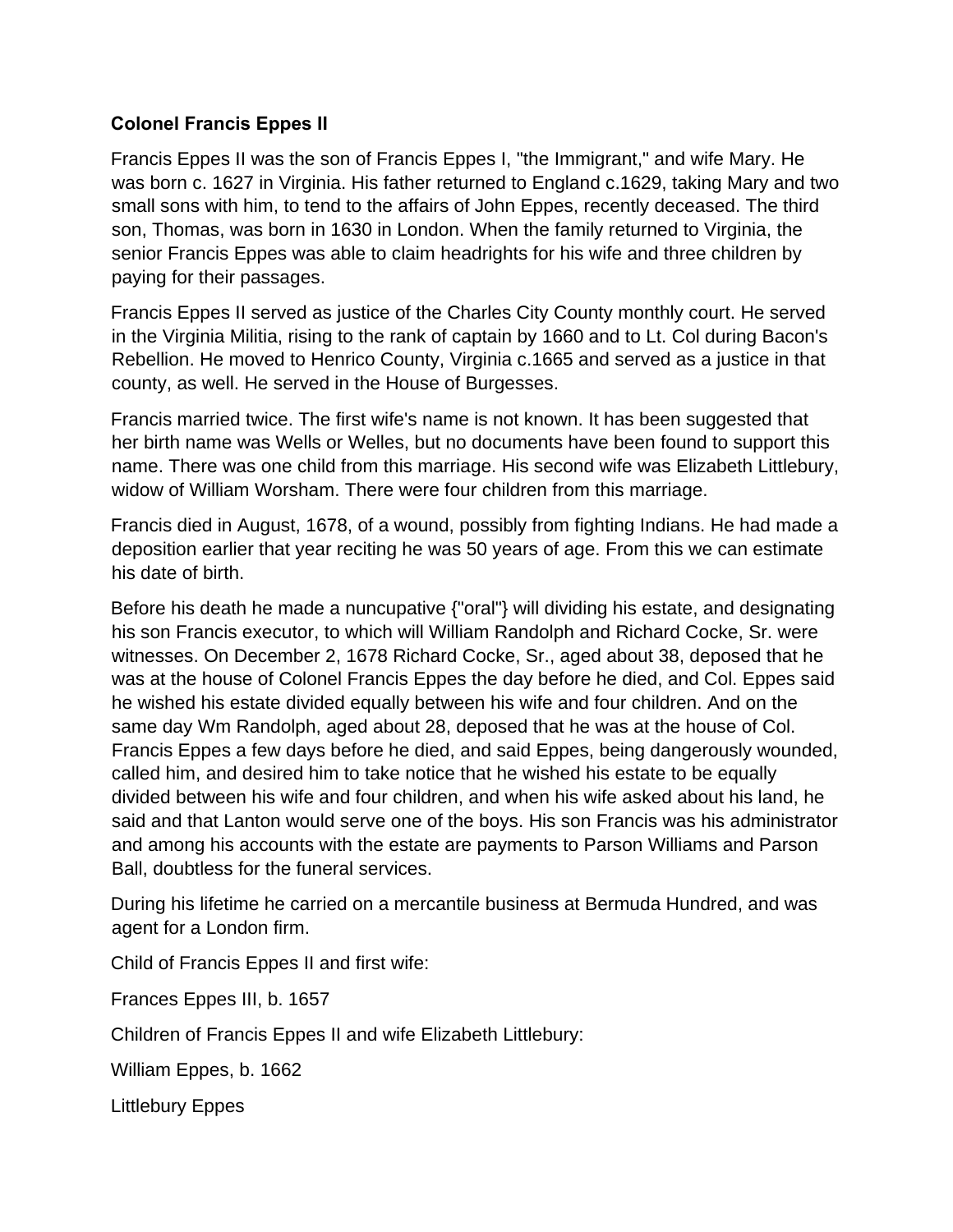Mary Eppes, b. 1664 Anne Eppes.

# **Eppes Family - Francis Eppes I**

Lt. Colonel Francis Eppes I (1597-1674) (called Captain Eppes elsewhere) obtained a grant of land August 26, 1636, for transportation of himself, his three sons and some 30 servants into the Virginia Colony, and in 1635 settled there on the south shore of the James River near the mouth of the Appomattox. this river formed the boundary line between the southern halves of the counties of Henrico and Charles City, which then lay on both sides of the James River; and as Colonel Eppes subsequently acquire very extensive estates in both counties he was returned to the House of Burgesses indifferently from either. Sometime previous to his death which occurred in 1655 he became a member of the Colonial Council. Four of his descendants in lineal succession, each bearing the name Francis and three of them distinguished by the title of Colonel, all county officials and Member of the House of Burgesses, enjoyed in tail(?) male(?) the large landed estates the first Francis had secure in that part of the County of Henrico which was subsequently made Chesterfield. The lands in and around City Point (Appomattox Manor) which were granted in 1636 are still owned by the Eppes family; it is said that no other tract of land in America has been so long in unbroken possession of one family. Francis Eppes I was Lt. Colonel of the County, member of the House of Burgesses 1625-1632, Commissioner 1631-39, Member of the Council April 30, 1652.

#### **Appomattox Manor**

**<https://www.nps.gov/articles/appom.htm>**

#### **Curles Neck Plantation**

Curles Neck Farm is a large plantation style farm located on the northern banks of the James River. It was first owned by Captain Thomas Harris in 1635. He served as a burgess (or representative) for this area in the House of Burgesses at Jamestown.

William Harris fell heir to "Longfield", later known as "Curles." His inheritance of the plantation is established through a Henrico County record in a suit entitled John Broadnax vs. Willm. Soane, entered 1 October 1700, to clear the title to the land and establish boundaries.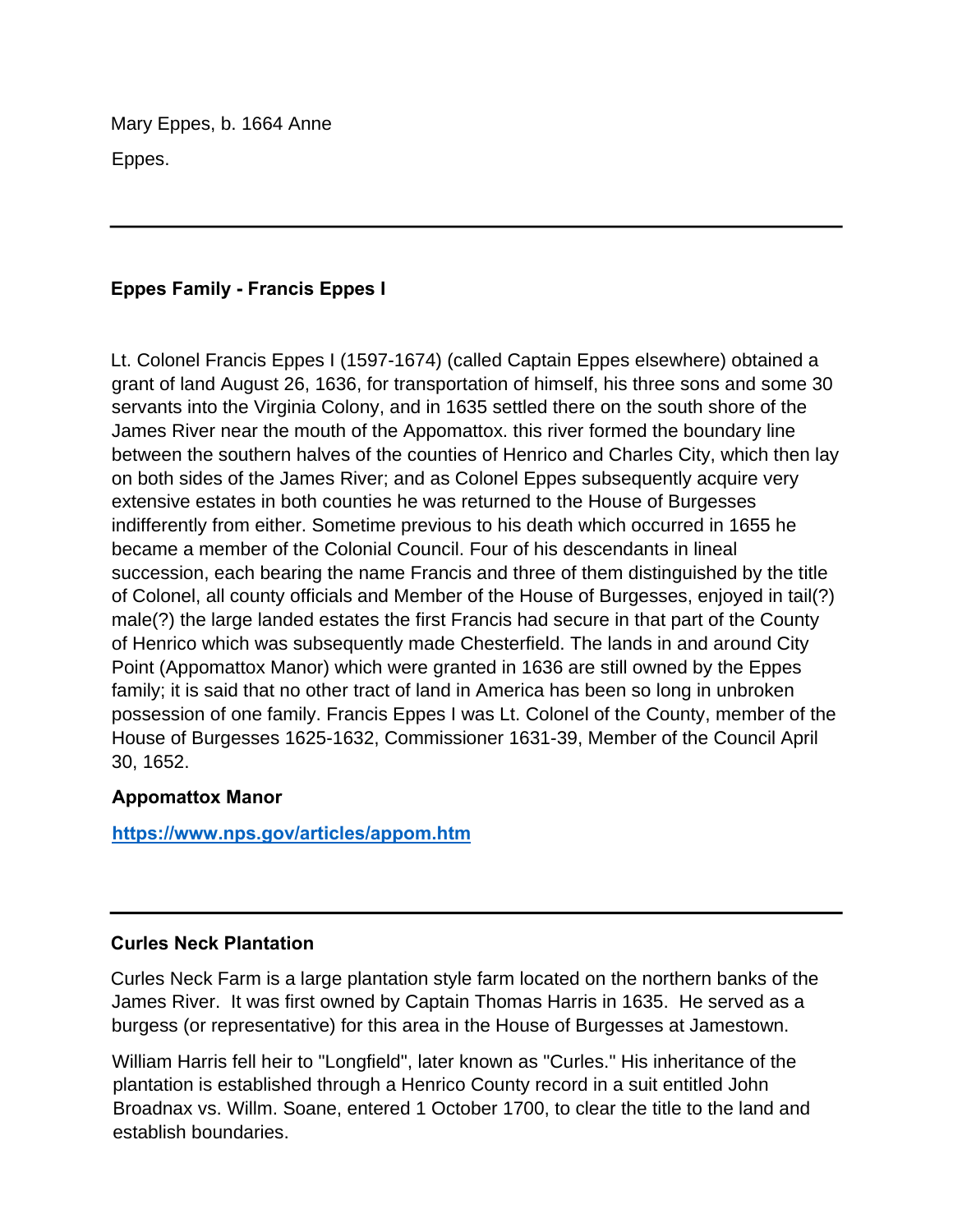On 17 March 1664/5, William Harris sold Curles to Roger Green, a merchant. A portion of Curles, the Harris plantation, consisted of 820 acres originally patented by Thomas Harris in 1638. Roger Green sold this portion of the estate to Thomas Ballard in September 1668. Neither Green nor Ballard lived at Curles. Thomas Ballard was a member of Virginia's prestigious Governors Council. On 28 August 1674, Ballard sold Curles to Nathaniel Bacon. Nathaniel had just arrived in Virginia with 1,800 in his pocket. With him was his wife, Elizabeth, a relation of Royall Governor William Berkeley. They immediately appointed him a member of the Governors Council and granted him a license to participate in the lucrative Indian trade monopoly. Nathaniel built his home at Curles and maybe he took advantage of some structures put up by Capt. Thomas Harris.

Nathaniel was upset with the governor of Virginia for being too friendly towards the American Indians and led Bacon's Rebellion in 1676. His land at Curles Neck was confiscated (taken away) and resold to the wellknown Randolph family (whose descendants were Thomas Jefferson and Robert E. Lee). The Randolph family grew tobacco and built a large mansion on the property which fell into disrepair after the Civil War. In 1894 an enterprising farmer named Charles Sneff purchased the land. He started raising cattle, sheep, and horses, and he built the mansion which is there today. After his death in 1913, a horse-lover named CK Billings acquired the property and opened a horse racing track. The Strawberry Hill Horse Races were held here during this time. The next owner, AB Ruddick, started the famous Curles Neck Dairy farm here in 1933 which was one of the largest dairy farms in the area. The milk was processed and bottled at a factory in Richmond which still exists and is called the Dairy Bar.

By the mid 20th century Curles Neck Farm under the ownership of Fred Watkins who purchased the property in 1943 had become one of the largest dairy suppliers in the eastern United States.

Curles Neck is no longer a dairy farm and is being mined for sand and gravel.

[https://en.wikipedia.org/wiki/Curles\\_Neck\\_Plantation](https://en.wikipedia.org/wiki/Curles_Neck_Plantation)

[https://en.wikipedia.org/wiki/Bermuda\\_Hundred,\\_Virginia](https://en.wikipedia.org/wiki/Bermuda_Hundred,_Virginia)

# **Other Ancestors in the area who were contemporaries of the Harris and Eppes families.**

In 1661 the clerk of Charles City County, Virginia recorded the following in his official report. Governor ffrancis Moryson is appointing Coll. Abram Wood, L t. Coll. Thomas Dewe, Major William Harris, Captain John Eppes, Captain William ffarar, Peter Jones, Captain Edd Hill Junr. and Captain ffrancis Grey to be Commanders of the Regiment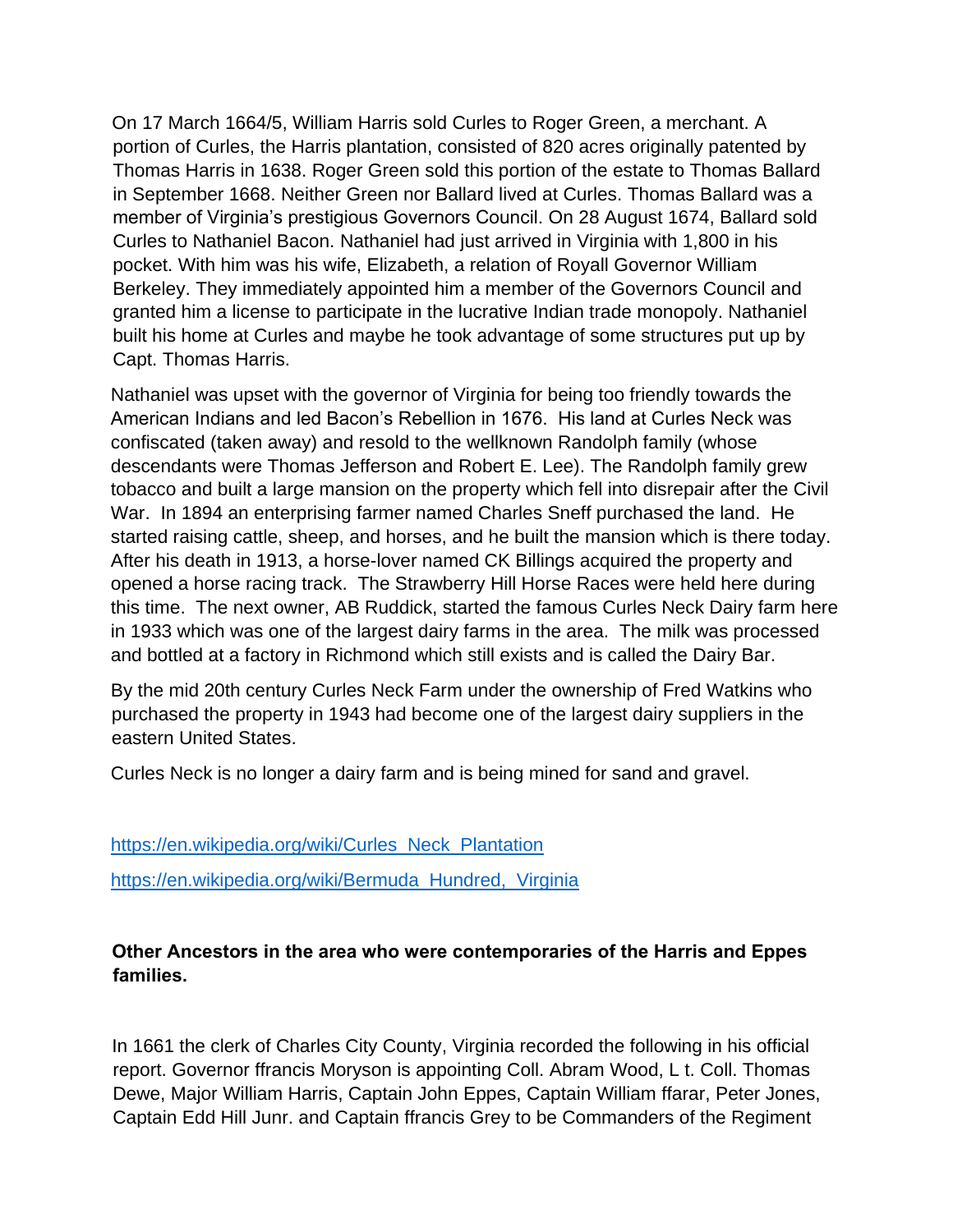of the trayned bands in the Counties of Henrico and Charles City. The Majors companie to be from Powells Creek in Henrico Coun. to the falls of James River on the South side & hence of and Curles plantation to four mile Creeke. .Major William Harris & Capt. William ffarrar of Henrico Militia are to give & present an accot of their proceedings in all the places under their bands (together with the general lists) will all possible speed to Coll Abraham Wood Esq . att ffort Henry, and to be very wary and circumspect that no ammunition be spent or waste at the said musters but only false fires to be given to prove readiness of their guns.

Notes: Captain William ffarar was Capt. William Farrar, and Captain Peter Jones, after a later promotion, was Maj. Peter Jones I, the father of Capt. Peter Jones II who married Mary Batte.

In 1678, Major William Harris and Colonel Francis Epes were in command of a militia of "trayned hands" near present-day Richmond when an Indian raiding party came from the North. A letter from John Banister of April 6, 1679 described the events.

...Last Summer they made several Incursions among the Inhabitants on the Heads of Rapahannock, York & Our (i.e.) James River destroying their cattle, rifling their houses, & killing and carrying away some Families. But tho' we were sufferers in our Stocks & Cropps, & some of the loss of house hold goods also, & (blessed be God) none of us lost our lives. One Coll Epes indeed was killed who with some Forces rais'd in Our (i.e.) Henrico County, came in pursuit of them two days after the mischief was done. They found them Shut up in a Cornfield belonging to the Upper Plantations on the North-side of ye River, & had they been but half so courageous as they were cautios might have cut them all off together. But while one durst not shoot nor the other for want of extent of Commission & for fear of breach of Peacd, out get the Indians, gain the clear'd ground & fire on them. The Coll. paid dear for his deliberation, he was shot in the throat by an Indian at least 200 paces distant. We lost another stout man at the same time, one Major Harris, who rashly pursuing the flying Enemy with a Pistol only in his hand & that too discharg'd was shot and died a Martyr to his foolhardiness. The Indian that shot him was kill'd & one woman taken prisoner, ye rest escap'd over the River...

The paragraphs above are listed to show the families of my ancestry and their future intermarriages. Col. Abraham Wood was the employer of Nicholas Overby (Overbury) the immigrant, on my maternal line, my 8<sup>th</sup> Great-Grandfather <http://www.edavidarthur.net/NicholasOverbyImmigrant.pdf> who was in this area at the same time as Francis Epps II and William Harris.

Later Jeremiah Overby, great-grandson of Nicholas, married Ann Cousins, greatgranddaughter of William Harris. Jeremiah Overby's son John married Charlotte Eppes, great-great-granddaughter of Francis Eppes II.

Also, Abraham Wood's son-in-law, Peter Jones is my 9<sup>th</sup> Great-Grandfather on my paternal line. Another ancestor on my paternal line who was in the area as a